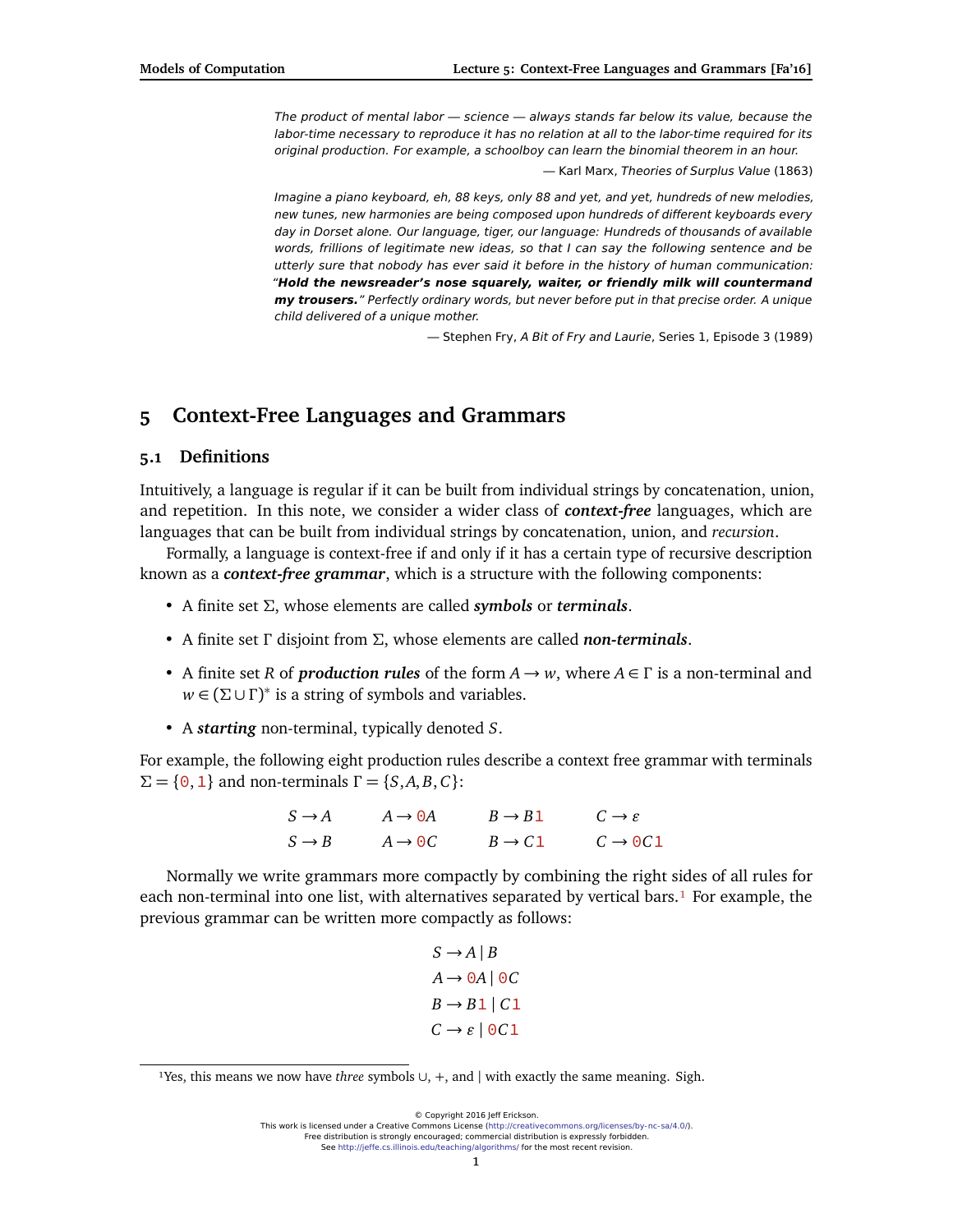For the rest of this lecture, I will *almost* always use the following notational conventions.

- Monospaced digits  $(0, 1, 2, ...)$ , and symbols  $(0, \frac{1}{2}, \frac{1}{2}, ...)$  are explicit terminals.
- Early lower-case Latin letters (*a*, *b*,*c*, . . . ) represent unknown or arbitrary terminals in *Σ*.
- Upper-case Latin letters (*A*, *B*, *C*, . . . ) and the letter *S* represent non-terminals in *Γ* .
- Late lower-case Latin letters (. . . , *w*, *x*, *y*, *z*) represent strings in (*Σ* ∪ *Γ* ) ∗ , whose characters could be either terminals or non-terminals.

We can *apply* a production rule to a string in  $(Σ ∪ Γ)<sup>∗</sup>$  by replacing any instance of the non-terminal on the left of the rule with the string on the right. More formally, for any strings  $x, y, z \in (\Sigma \cup \Gamma)^*$  and any non-terminal  $A \in \Gamma$ , applying the production rule  $A \to y$  to the string *xAz* yields the string *xyz*. We use the notation  $xAx \rightarrow xyz$  to describe this application. For example, we can apply the rule  $C \rightarrow 0 \cdot C1$  to the string  $0 \cdot 0 \cdot C1 B A C 0$  in two different ways:

00 *C* 1*BAC*0 000*C*11*BAC*0 00*C*1*BAC* 0 00*C*1*BA*0*C*10

More generally, for any strings *x*, *z* ∈ (*Σ* ∪ *Γ* ) ∗ , we say that *z derives from x*, written *x*  **<sup>∗</sup>** *z*, if we can transform *x* into *z* by applying a finite sequence of production rules, or more formally, if either

• 
$$
x = z
$$
, or

•  $x \rightsquigarrow y$  and  $y \rightsquigarrow^* z$  for some string  $y \in (\Sigma \cup \Gamma)^*$ .

Straightforward definition-chasing implies that, for any strings  $w, x, y, z \in (\Sigma \cup \Gamma)^*$ , if  $x \rightsquigarrow^* y$ , then  $wxz \rightsquigarrow^* wyz$ .

The *language L*( $w$ ) of any string  $w \in (\Sigma \cup \Gamma)^*$  is the set of all strings in  $\Sigma^*$  that derive from  $w$ :

$$
L(w) := \{x \in \Sigma^* \mid w \rightsquigarrow^* x\}.
$$

The language *generated by* a context-free grammar *G*, denoted *L***(***G***)**, is the language of its starting non-terminal. Finally, a language is *context-free* if it is generated by some context-free grammar.

Context-free grammars are sometimes used to model natural languages. In this context, the symbols are *words*, and the strings in the languages are *sentences*. For example, the following grammar describes a simple subset of English sentences. (Here I diverge from the usual notation conventions. Strings in 〈angle brackets〉 are non-terminals, and regular strings are terminals.)

```
\langlesentence\rangle \rightarrow \langlenoun phrase\rangle \langleverb phrase\rangle \langlenoun phrase\rangle\langle noun phrase\rangle \rightarrow \langle adjective phrase\rangle \langle noun\rangle\langleadj. phrase\rangle \rightarrow \langlearticle\rangle | \langlepossessive\rangle | \langleadjective phrase\rangle\langleadjective\rangle\langleverb phrase\rangle \rightarrow \langleverb\rangle | \langleadverb\rangle\langleverb phrase\rangle\langle noun\rangle \rightarrow dog | trousers | daughter | nose | homework | time lord | pony | \cdots\langle article\rangle \rightarrow the | a | some | every | that | \cdots\langle possessive\rangle \rightarrow \langle noun phrase\rangle's | my | your | his | her | \cdots\langle adjective\rangle \rightarrow friendly | furious | moist | green | severed | timey-wimey | little | \cdots\langleverb\rangle \rightarrow ate | found | wrote | killed | mangled | saved | invented | broke | \cdots\langleadverb\rangle \rightarrow squarely | incompetently | barely | sort of | awkwardly | totally | \cdots
```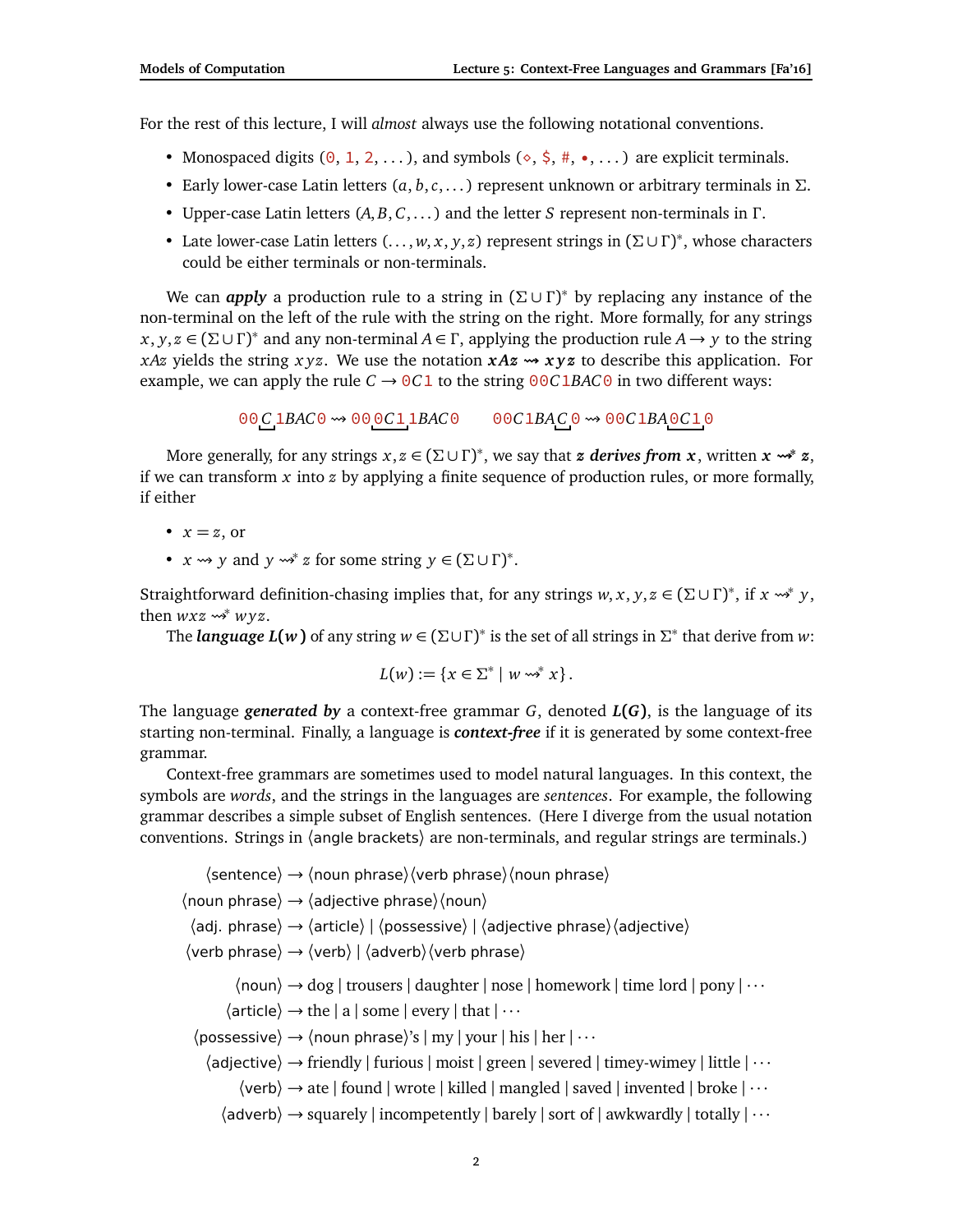# **5.2 Parse Trees**

It is often useful to visualize derivations of strings in *L*(*G*) using a *parse tree*. The parse tree for a string  $w \in L(G)$  is a rooted ordered tree where

- Each leaf is labeled with a terminal or the empty string  $\varepsilon$ . Concatenating these in order from left to right yields the string *w*.
- Each internal node is labeled with a non-terminal. In particular, the root is labeled with the start non-terminal *S*.
- For each internal node *v*, there is a production rule  $A \rightarrow \omega$  where *A* is the label of *v* and the symbols in *ω* are the labels of the children of *v* in order from left to right.

In other words, the production rules of the grammar describe *template trees* that can be assembled into larger parse trees. For example, the simple grammar on the previous page has the following templates, one for each production rule:

*S A S B A* 0 *A A* 0 *C B B* 1 *B C* 1 *C " C* 0 *C* 1

The same grammar gives us the following parse tree for the string 000011:



Our more complicated "English" grammar gives us parse trees like the following:



Any parse tree that contains at least one node with more than one non-terminal child corresponds to several different derivations. For example, when deriving an "English" sentence, we have a choice of whether to expand the first (noun phrase) ("your furious green time lord") before or after the second ("my dog's trousers").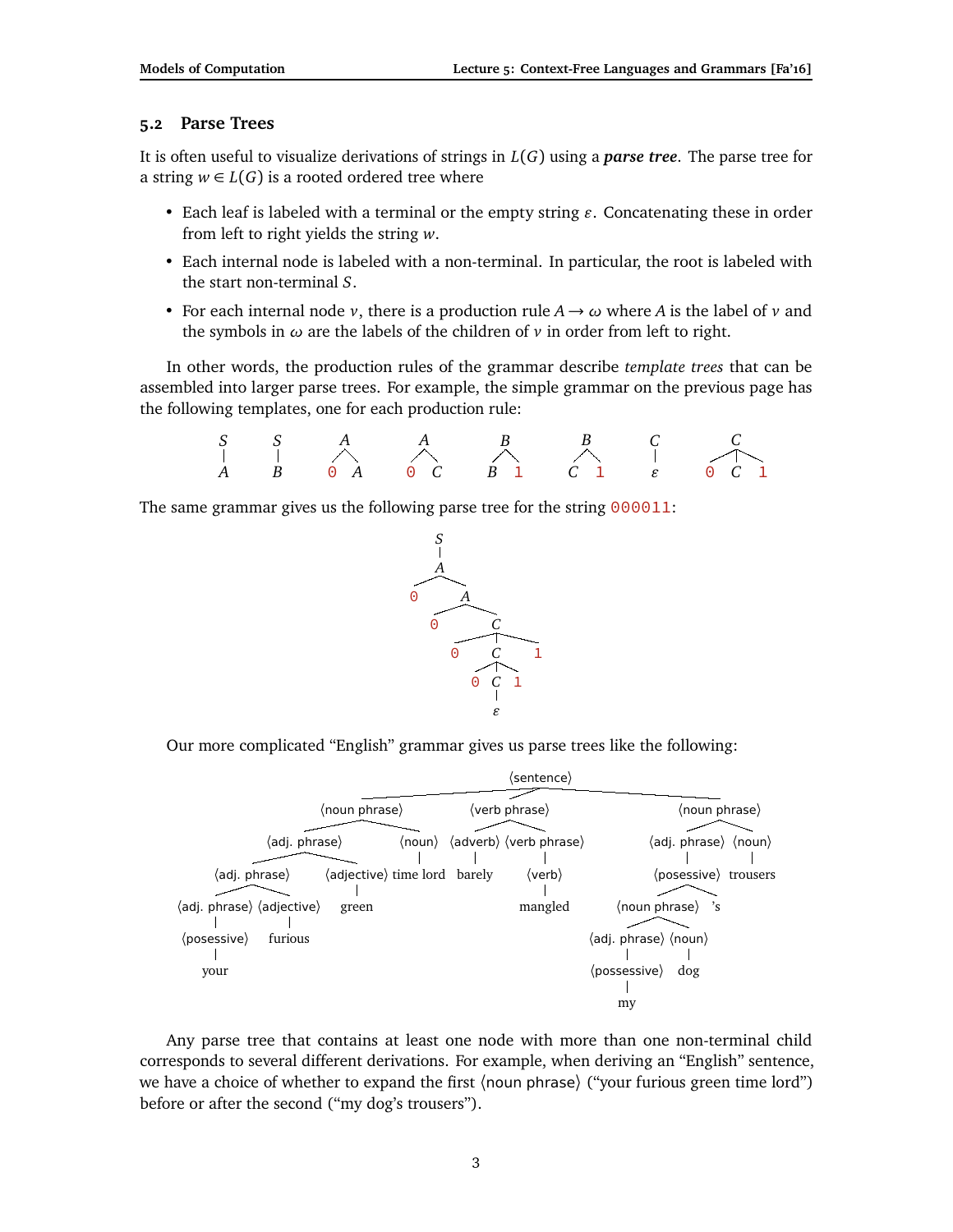A string *w* is *ambiguous* with respect to a grammar if there is more than one parse tree for *w*, and a grammar *G* is *ambiguous* is some string is ambiguous with respect to *G*. Neither of the previous example grammars is ambiguous. However, the grammar  $S \rightarrow 1 \mid S+S$  is ambiguous, because the string  $1+1+1+1$  has five different parse trees:



A context-free language *L* is *inherently ambiguous* if every context-free grammar that generates *L* is ambiguous. The language generated by the previous grammar (the regular language  $(1+)^*1$ ) is *not* inherently ambiguous, because the unambiguous grammar  $S \to 1/1+S$ generates the same language.

#### **5.3 From Grammar to Language**

Let's figure out the language generated by our first example grammar

$$
S \to A \mid B \qquad A \to 0A \mid 0C \qquad B \to B1 \mid C1 \qquad C \to \varepsilon \mid 0C1.
$$

Since the production rules for non-terminal *C* do not refer to any other non-terminal, let's begin by figuring out  $L(C)$ . After playing around with the smaller grammar  $C \rightarrow \varepsilon \mid 0 \in \mathbb{R}$  for a few seconds, you can probably guess that its language is  $\{ \epsilon, 01,0011,000111, ...\}$ , that is, the set all of strings of the form  $\Theta^n \mathbf{1}^n$  for some integer *n*. For example, we can derive the string 00001111 from the start non-terminal *S* using the following derivation:

 $C \rightsquigarrow 0 C1 \rightsquigarrow 00 C11 \rightsquigarrow 000 C111 \rightsquigarrow 0000 C1111 \rightsquigarrow 0000011111 = 000011111$ 

The same derivation can be viewed as the following parse tree:



In fact, it is not hard to *prove* by induction that  $L(C) = \{0^n 1^n \mid n \ge 0\}$  as follows. As usual when we prove that two sets *X* and *Y* are equal, the proof has two stages: one stage to prove  $X \subseteq Y$ , the other to prove  $Y \subseteq X$ .

**Lemma 5.1.**  $C \rightsquigarrow^* 0^n 1^n$  for every non-negative integer n.

**Proof:** Fix an arbitrary non-negative integer *n*. Assume that  $C \rightsquigarrow^* 0^k 1^k$  for every non-negative integer  $k < n$ . There are two cases to consider.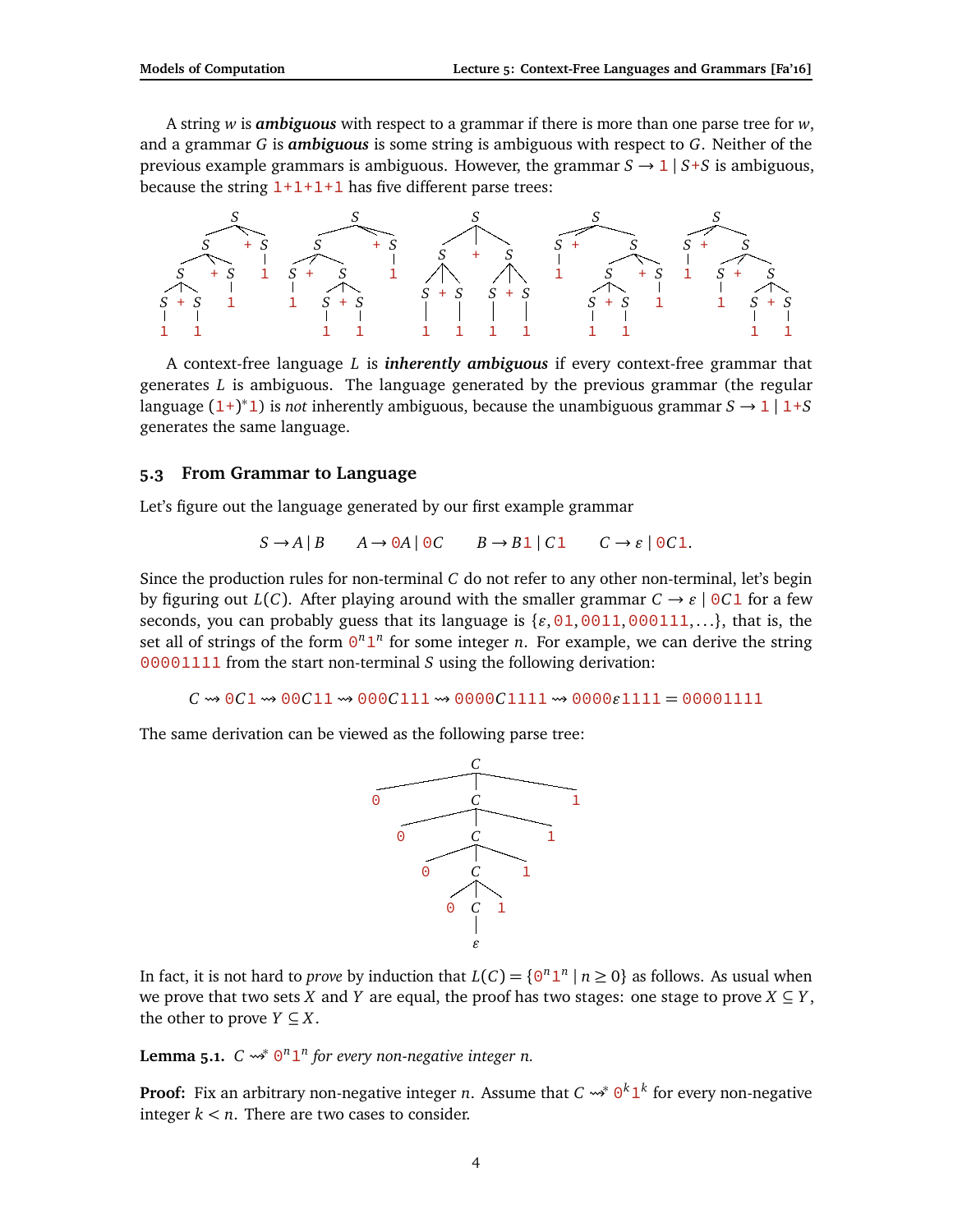- If  $n = 0$ , then  $\Theta^n \mathbf{1}^n = \varepsilon$ . The rule  $C \to \varepsilon$  implies that  $C \to \varepsilon$  and therefore  $C \to \varepsilon$ .
- Suppose  $n > 0$ . The inductive hypothesis implies that  $C \rightsquigarrow^* 0^{n-1} 1^{n-1}$ . Thus, the rule  $C \to 0C1$  implies that  $C \to 0C1 \stackrel{\rightarrow}{\to} 0(0^{n-1}1^{n-1})1 = 0^n1^n$ .

In both cases, we conclude that that  $C \rightsquigarrow^* 0^n 1^n$ , as claimed.

**Lemma 5.2.** *For every string*  $w \in L(C)$ *, we have*  $w = \theta^n 1^n$  *for some non-negative integer n.* 

**Proof:** Fix an arbitrary string  $w \in L(C)$ . Assume that for any string  $x \in L(C)$  such that  $|x| < |w|$ , we have  $x = 0^k 1^k$  for some non-negative integer  $k$ . There are two cases to consider, one for each production rule.

- If  $w = \varepsilon$ , then  $w = \Theta^0 \mathbb{1}^0$ .
- Otherwise,  $w = 0x1$  for some string  $x \in L(C)$ . Because  $|x| = |w| 2 < |w|$ , the inductive hypothesis implies that  $x = 0^k 1^k$  for some integer *k*. Then we have  $w = 0^{k+1} 1^{k+1}$ .

In both cases, we conclude that  $w = \Theta^n \mathbf{1}^n$  for some non-negative integer *n*, as claimed.  $\square$ 

The first proof uses induction on strings, following the boilerplate proposed in the very first lecture; in particular, the case analysis mirrors the recursive definition of "string". The second proof uses *structural induction* on the parse tree of the string  $\Theta^n \mathbf{1}^n$ ; the case analysis mirrors the recursive definition of the language of *S*, as described by the production rules. In both proofs, as in every proof by induction, the inductive hypothesis is "Assume there is no smaller counterexample."

Similar analysis implies that  $L(A) = \{0^m 1^n | m > n\}$  and  $L(B) = \{0^m 1^n | m < n\}$ , and therefore  $L(S) = \{0^m 1^n \mid m \neq n\}.$ 

#### **5.3.1 Careful With Those Epsilons**

There is an important subtlety in the proof of Lemma **??**. The proof is written as induction on the length of the string *w*; unfortunately, this induction pattern does not work for all context-free grammars. Consider the following ambiguous grammar

$$
S \to \varepsilon \mid SS \mid 0S1 \mid 1S0.
$$

A bit of experimentation should convince you that *L*(*S*) is the language of all binary strings with the same number of  $\ddot{\text{o}}s$  and 1s. We cannot use the string-induction boilerplate for this grammar, because there are arbitrarily long<sup>2</sup> derivations of the form

$$
S \rightsquigarrow SS \rightsquigarrow S \rightsquigarrow SS \rightsquigarrow S S \rightsquigarrow SS \rightsquigarrow \cdots \rightsquigarrow w,
$$

which alternately apply the productions  $S \rightarrow SS$  and  $S \rightarrow \varepsilon$ . Specifically, even if we knew that our arbitrary string *w* can be written as *x y* for some strings  $x, y \in L(S)$ , we cannot guarantee that  $|x| < |w|$  and  $|y| < |w|$ , to we cannot apply the standard string-induction hypothesis.

However, we can still argue inductively about this grammar, by considering a *minimum-length* derivation of *w*, and basing the case analysis on the first production in this derivation. Here's an example of this induction boilerplate in action, with the modified boilerplate language highlighted.

$$
\Box
$$

<span id="page-4-0"></span>²but not infinite; derivations are finite *by definition*!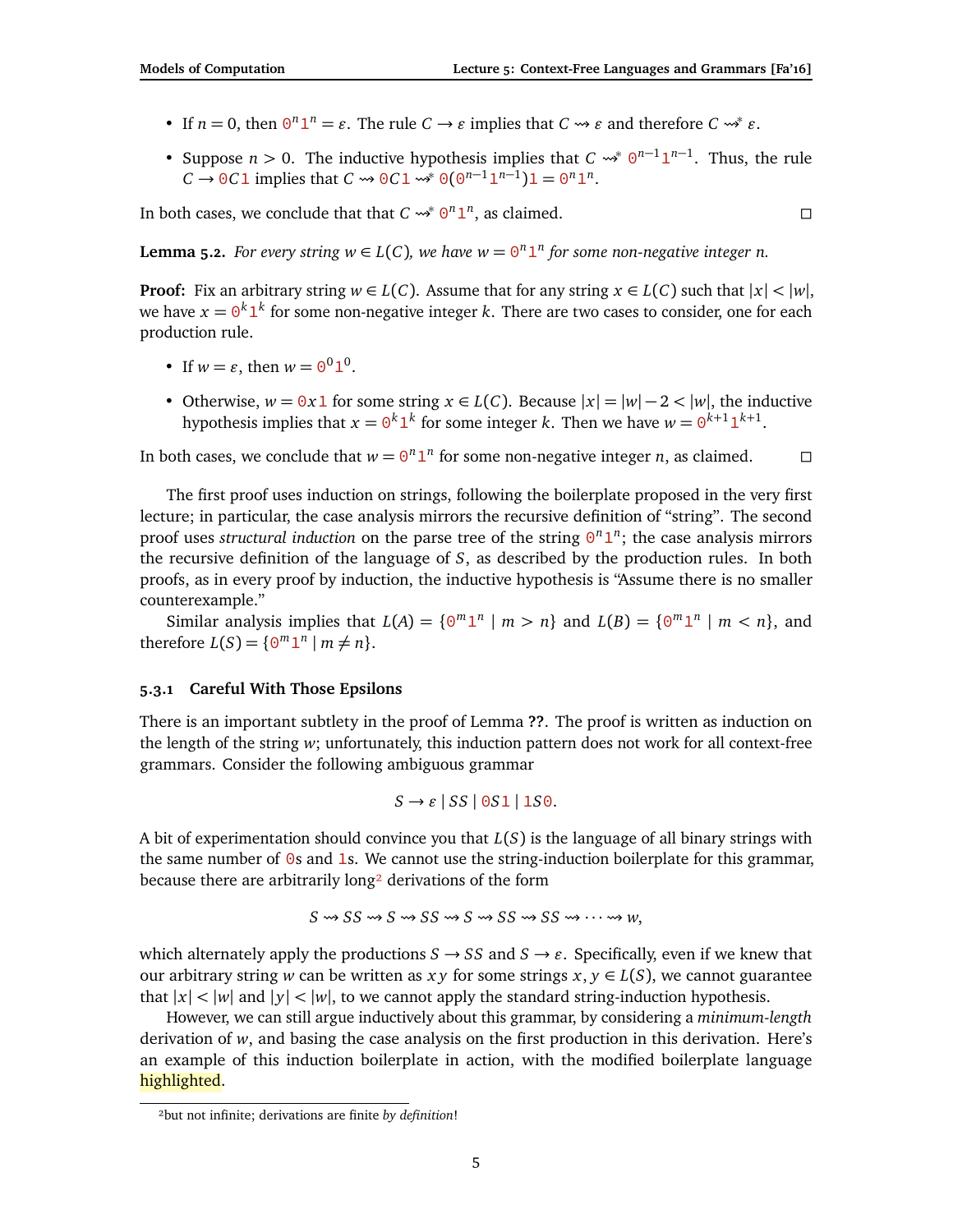**Lemma 5.3.** *For every string*  $w \in L(S)$ *, we have*  $\#(0, w) = \#(1, w)$ *.* 

**Proof:** Let *w* be an arbitrary string in *L*(*S*). Fix an minimum-length derivation of *w*.

Assume that for any string  $x \in L(S)$  that is shorter than *w*, we have  $x = 0^k 1^k$  for some non-negative integer *k*. There are four cases to consider, depending on the first production in our fixed derivation.

- If the first production is  $S \rightarrow \varepsilon$ , then  $w = \varepsilon$  and therefore  $\#(0, w) = \#(1, w) = 0$  by definition.
- Suppose the first production is  $S \to SS$ . Then  $w = xy$  for some strings  $x, y \in L(S)$ . Both *x* and *y* must be non-empty; otherwise, we could shorten our derivation of *w*. Thus, both x and y are shorter than w. The inductive hypothesis implies  $\#(0, x) = \#(1, x)$  and  $\#(0, y) = \#(1, y)$ , so  $\#(0, w) = \#(0, x) + \#(0, y) = \#(1, x) + \#(1, y) = \#(1, w)$ .
- Suppose the first production is  $S \to 0S1$ . Then  $w = 0x1$  for some string  $x \in L(S)$ . The inductive hypothesis implies  $\#(0, x) = \#(1, x)$  so  $\#(0, w) = \#(0, x) + 1 = \#(1, x) + 1 =$  $\#(1,w)$ .
- Finally, suppose the first production is  $S \to 1S0$ . Then  $w = 1x0$  for some string  $x \in L(S)$ . The inductive hypothesis implies  $\#(0, x) = \#(1, x)$  so  $\#(0, w) = \#(0, x) + 1 = \#(1, w) +$  $1 = \#(1, w)$ .

In all cases, we conclude that  $\#(\Theta, w) = \#(\mathbf{1}, w)$ , as claimed.

$$
\Box
$$

Another (more traditional) way to handle this issue is to fix an *arbitrary* derivation, and then induct on the length of the derivation, rather than the length of the string itself. The case analysis is still based on the first production in the chosen derivation.

In fact, this subtlety only matters for grammars that either contain a *nullable* non-terminal *A* such that *A* <sup>∗</sup> *"* or *equivalent* nonterminals *A* and *B* such that *A* <sup>∗</sup> *B* and *B* <sup>∗</sup> *A*. We describe algorithms to identify these pathologies and remove them from the grammar (without changing its language) in Section **??** below.

### **5.3.2 Mutual Induction**

Another pitfall in induction proofs for context-free languages is that non-terminals may invoke each other. Consider, for example, the grammar

$$
S \to 0A1 \mid \varepsilon \qquad A \to 1S0 \mid \varepsilon
$$

Because each non-terminal appears on the right side of a production rule for the other, we must argue about *L*(*S*) and *L*(*A*) simultaneously.

**Lemma 5.4.**  $L(S) = (01)^{*}$ .

**Proof:** We actually prove simultaneously that  $L(S) = (01)^*$  and  $L(A) = (10)^*$ .

First, we claim that for any non-negative integer *n*, we have  $(01)^n \in L(S)$  and  $(10)^n \in L(A)$ . Let *n* be an arbitrary non-negative integer, and assume, for all non-negative integers  $m < n$ , that  $(01)^m \in L(S)$  and  $(10)^m \in L(A)$ . There are two cases to consider.

• If *n* = 0, the production rules  $S \to \varepsilon$  and  $A \to \varepsilon$  immediately imply  $S \to \varepsilon = (01)^n$  and  $A \rightsquigarrow \varepsilon = (10)^n$ .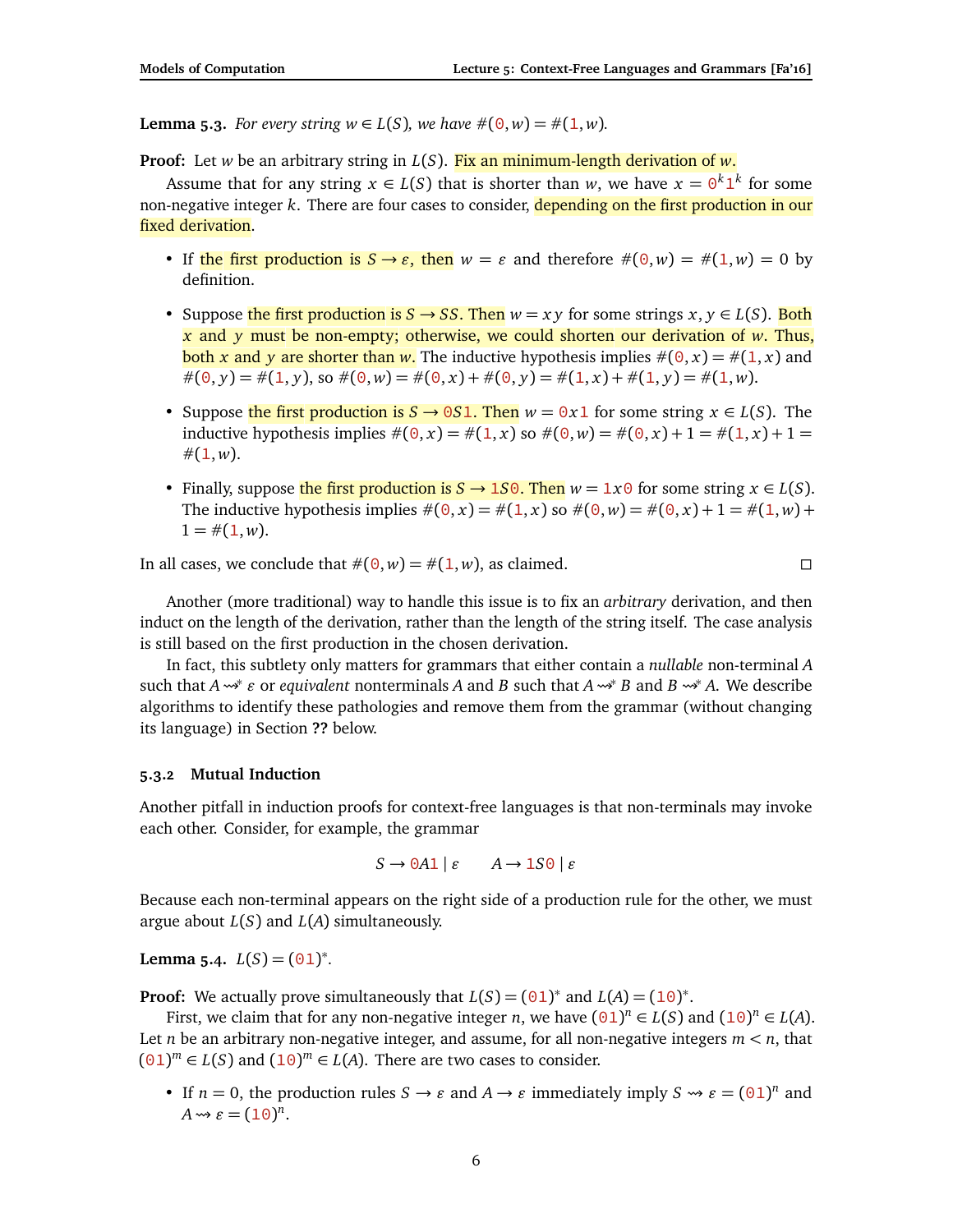• Suppose *n* > 0. We easily observe that  $(01)^n = 0(10)^{n-1}$ , so the production rule  $S \to 0A1$ and inductive hypothesis imply  $S \rightsquigarrow 0A1 \rightsquigarrow^* (01)^n$ . Symmetrically,  $(10)^n = 1(01)^{n-1}0$ , so the production rule  $A \rightarrow 150$  and the inductive hypothesis implies  $A \rightarrow 150 \rightsquigarrow^* (10)^n$ .

Next we claim that for every string  $w \in L(S)$ , we have  $w = (01)^n$  for some non-negative integer *n*, and for every string  $w \in L(A)$ , we have  $w = (10)^n$  for some non-negative integer *n*. The proof requires two stages.

- Let *w* be an arbitrary string in *L*(*S*), and assume for all  $x \in L(A)$  such that  $|x| < |w|$  that  $x = (10)^n$  for some non-negative integer *n*. There are two cases to consider.
	- $-$  If  $w = \varepsilon$ , then  $w = (01)^0$ .
	- **–** Suppose *<sup>w</sup>* <sup>=</sup> 0*x*1 for some string *<sup>x</sup>* <sup>∈</sup> *<sup>L</sup>*(*A*). The inductive hypothesis implies  $x = (10)^n$  for some non-negative integer *n*. It follows that  $w = \Theta(10)^n 1 = (\Theta 1)^{n+1}$ .
- Let *w* be an arbitrary string in *L*(*A*), and assume for all  $x \in L(S)$  such that  $|x| < |w|$  that  $x = (01)^n$  for some non-negative integer *n*. There are two cases to consider.
	- $-$  If  $w = \varepsilon$ , then  $w = (10)^0$ .
	- **–** Suppose *<sup>w</sup>* <sup>=</sup> 1*x*0 for some string *<sup>x</sup>* <sup>∈</sup> *<sup>L</sup>*(*S*). The inductive hypothesis implies  $x = (01)^n$  for some non-negative integer *n*. It follows that  $w = 1(01)^n 0 = (10)^{n+1}$ .

Together these two claims imply  $L(S) = (01)^*$  and  $L(A) = (10)^*$ , as required.

## **5.4 More Examples**

Here are some more examples of context-free languages and grammars that generate them, along with brief sketches of correctness proofs.

• Palindromes in  $\{0, 1\}^*$ :

$$
S \rightarrow 0S0 \mid 1S1 \mid 0 \mid 1 \mid \varepsilon
$$

This grammar is a straightforward translation of the recursive definition of palindrome.

• Strings in  $\{0, 1\}^*$  with the same number of 0s and 1s:

$$
S \to 0S1S \mid 1S0S \mid \varepsilon
$$

Let *w* be any non-empty string such that  $\#(0, w) = \#(1, w)$ , let *x* be the shortest non-empty prefix of *w* such that  $\#(\Theta, w) = \#(1, w)$ , and let *y* be the complementary suffix of *w*, so  $w = xy$ . It is not hard to prove that *x* begins and ends with different symbols, so either  $w = 0z1y$  or  $w = 1z0y$ , where  $\#(0, y) = \#(1, y)$  and  $\#(0, z) = \#(1, z)$ .

• Strings in {0,1} <sup>∗</sup> with *different* numbers of 0s and 1s:

| $S \rightarrow O \mid I$                                    | (different) |
|-------------------------------------------------------------|-------------|
| $O \rightarrow EOO   E0E$                                   | (more 0s)   |
| $I \rightarrow E1I$   $E1E$                                 | (more 1s)   |
| $E \rightarrow \Theta E 1E$   1E $\Theta E$   $\varepsilon$ | (equal)     |

We can argue correctness by considering each non-terminal in turn, in reverse order.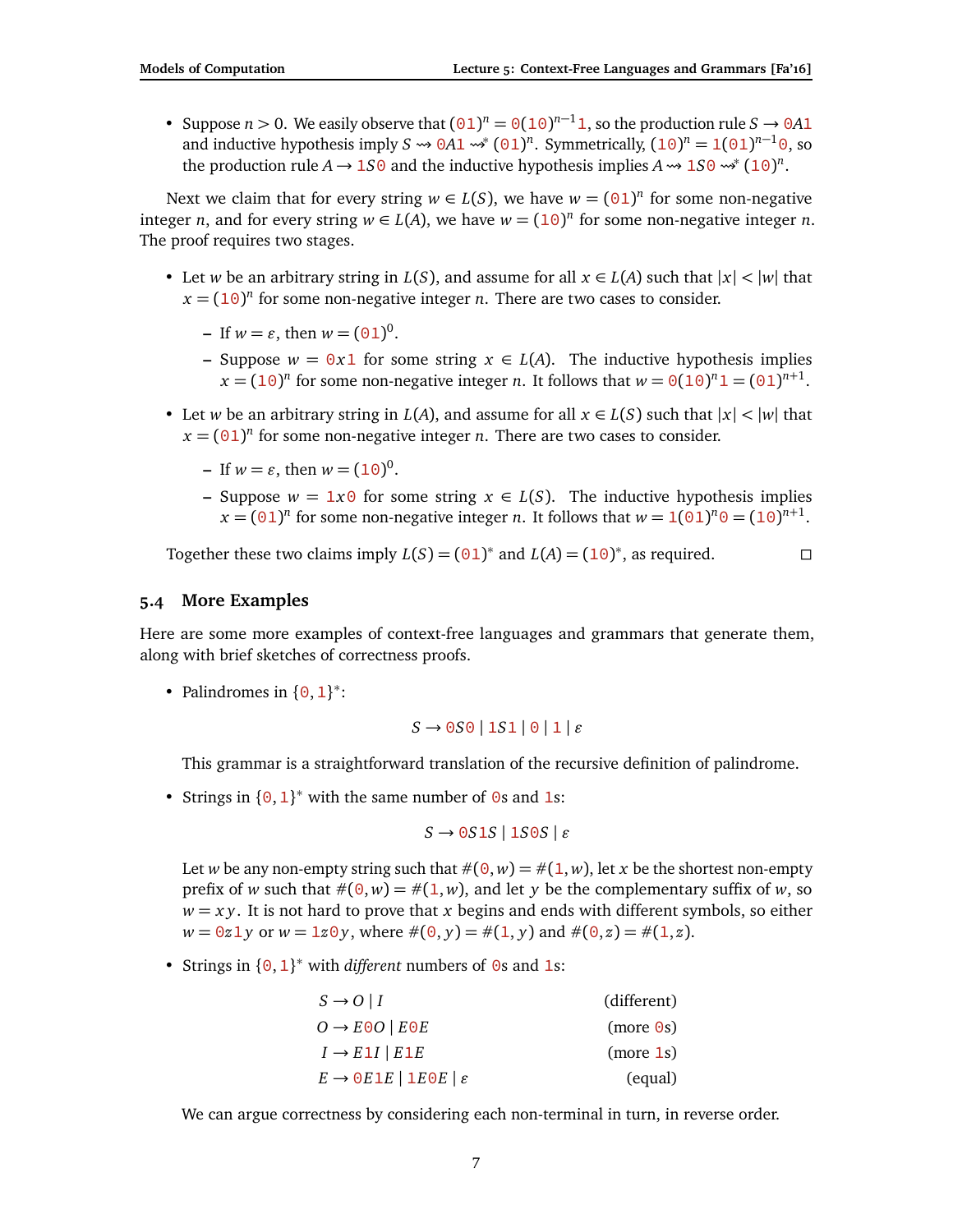- **–** *E* generates all strings with the same number of 0s and 1s, as in the previous example.
- **–** *I* generates all strings with more 1s than 0s. Any such string can be decomposed into its longest prefix with the same number of  $\Theta$ s and 1s  $(E)$ , followed by a  $\Theta$ , followed by a suffix with at least as many 0s as 1s (*I* or *E*).
- **–** Symmetrically, *O* generates all strings with more 0s than 1s.
- **–** Finally, *S* generates all strings with different numbers of 0s and 1s. Any such string either has more  $\Theta$ s (*O*) or more **1**s (*I*)
- Balanced strings of parentheses:

$$
S \to (S) | SS | \varepsilon \quad \text{or} \quad S \to (S) S | \varepsilon
$$

Here we have two grammars for the same language. The first one uses simpler productions, and is a bit closer to the natural recursive definition. However, the first grammar is ambiguous — consider the string ()()() — while the second grammar is not. The second grammar decomposes any balanced string of parentheses into its shortest non-empty balanced prefix, which must start with ( and end with ), and the remaining suffix, which must be balanced.

• Arithmetic expressions, possibly with redundant parentheses, over the variables X and Y:

| $E \rightarrow E+T \mid T$        | (expressions) |
|-----------------------------------|---------------|
| $T \rightarrow T \times F \mid F$ | (terms)       |
| $F \rightarrow (E)  X Y$          | (factors)     |

Every *E*expression is a sum of *T*erms, every *T*erm is a product of *F*actors, and every *F*actor is either a variable or a parenthesized *E*expression.

• Regular expressions over the alphabet  $\{0, 1\}$ :

| $R \rightarrow T \mid R+T$                                         | (regular expressions) |
|--------------------------------------------------------------------|-----------------------|
| $T \rightarrow F \mid S \bullet F$                                 | (terms)               |
| $S \rightarrow F \mid F \star$                                     | (stars)               |
| $F \rightarrow \emptyset$   $\epsilon$   $\Theta W$   $1W$   $(R)$ | (factors)             |
| $B \rightarrow \varepsilon \mid \Theta B \mid \Delta B$            | (binary strings)      |

Every regular expression is a sum of terms; every term is a concatenation of possibly starred factors. Every factor is either the empty-set symbol, the empty-string symbol, a *non-empty* binary string, or a regular expression in parentheses. Finally, every binary string is either empty,  $\Theta$  followed by a binary string, or 1 followed by a binary string.

We must carefully distinguish the two different "epsilons" that appear in this grammar! The large red upright  $\epsilon$  in the production rules for *F* is an actual symbol that might appear in a regular expression; whereas, the small black italic  $\varepsilon$  in the production rules for *W* is the empty string (as a substring of some regular expression).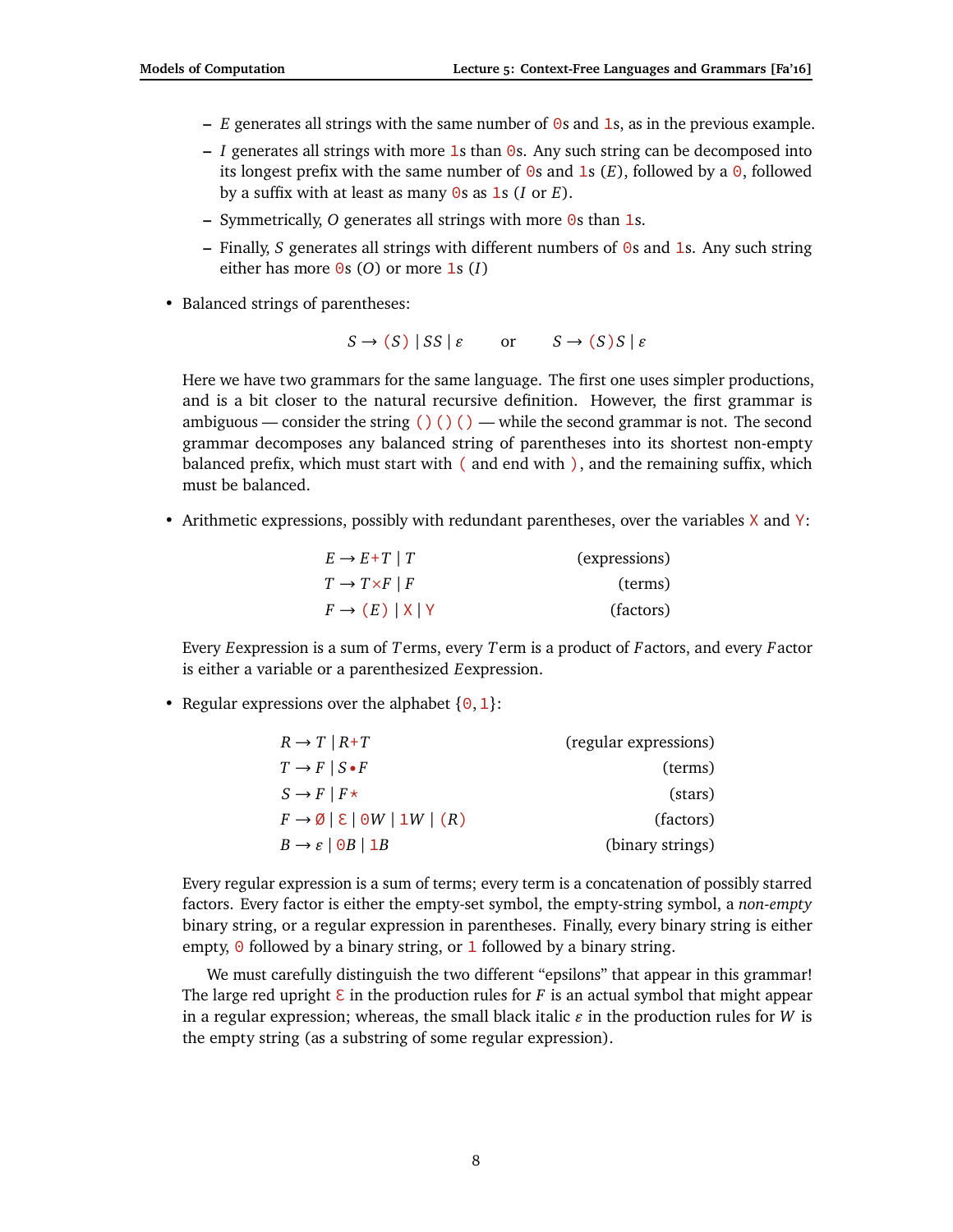# **5.5 Regular Languages are Context-Free**

The following inductive argument proves that every regular language is also a context-free language. Let *L* be an arbitrary regular language, encoded by some regular expression *R*. Assume that any regular expression simpler than *R* represents a context-free language. ("Assume no smaller counterexample.") We construct a context-free grammar for *L* as follows. There are several cases to consider.

- Suppose *L* is empty. Then *L* is generated by the trivial grammar  $S \rightarrow S$ .
- Suppose  $L = \{w\}$  for some string  $w \in \Sigma^*$ . Then *L* is generated by the grammar  $S \to w$ .
- Suppose *L* is the union of some regular languages  $L_1$  and  $L_2$ . The inductive hypothesis implies that  $L_1$  and  $L_2$  are context-free. Let  $G_1$  be a context-free language for  $L_1$  with starting non-terminal  $S_1$ , and let  $G_2$  be a context-free language for  $L_2$  with starting nonterminal  $S_2$ , where the non-terminal sets in  $G_1$  and  $G_2$  are disjoint. Then  $L = L_1 \cup L_2$  is generated by the production rule  $S \rightarrow S_1 \mid S_2$ .
- Suppose *L* is the concatenation of some regular languages  $L_1$  and  $L_2$ . The inductive hypothesis implies that  $L_1$  and  $L_2$  are context-free. Let  $G_1$  be a context-free language for  $L_1$  with starting non-terminal  $S_1$ , and let  $G_2$  be a context-free language for  $L_2$  with starting non-terminal  $S_2$ , where the non-terminal sets in  $G_1$  and  $G_2$  are disjoint. Then  $L = L_1 L_2$  is generated by the production rule  $S \rightarrow S_1 S_2$ .
- Suppose  $L$  is the Kleene closure of some regular language  $L_1$ . The inductive hypothesis implies that  $L_1$  is context-free. Let  $G_1$  be a context-free language for  $L_1$  with starting non-terminal  $S_1$ . Then  $L = L_1^*$  $\frac{1}{1}$  is generated by the production rule *S*  $\rightarrow \varepsilon$  | *S*<sub>1</sub>*S*.

In every case, we have found a context-free grammar that generates *L*, which means *L* is context-free.

In the previous lecture note, we proved that the context-free language  $\{0^n 1^n \mid n \ge 0\}$  is not regular. (In fact, this is the *canonical example* of a non-regular language.) Thus, context-free grammars are strictly more expressive than regular expressions.

# **5.6 Not Every Language is Context-Free**

Again, you may be tempted to conjecture that *every* language is context-free, but a variant of our earlier cardinality argument implies that this is not the case.

Any context-free grammar over the alphabet *Σ* can be encoded as a string over the alphabet *Σ* ∪ *Γ* ∪ {ε, →, |, \$}, where \$ indicates the end of the production rules for each non-terminal. For example, our example grammar

 $S \rightarrow A \mid B$   $A \rightarrow 0A \mid 0C$   $B \rightarrow B1 \mid C1$   $C \rightarrow \varepsilon \mid 0C1$ 

can be encoded as the string

$$
S \rightarrow A | B \$A \rightarrow 0A | 0C \$B \rightarrow B1 | C1 \$C \rightarrow E | 0C1 \$
$$

We can further encode any such string as a *binary* string by associating each symbol in the set  $\Sigma \cup \Gamma \cup \{\epsilon, \rightarrow, \cdot\}$  with a different binary substring. Specifically, if we encode each of the grammar symbols  $\xi, \rightarrow, |$ ,  $\xi$  as a string of the form  $11^*0$ , each terminal in  $\Sigma$  as a string of the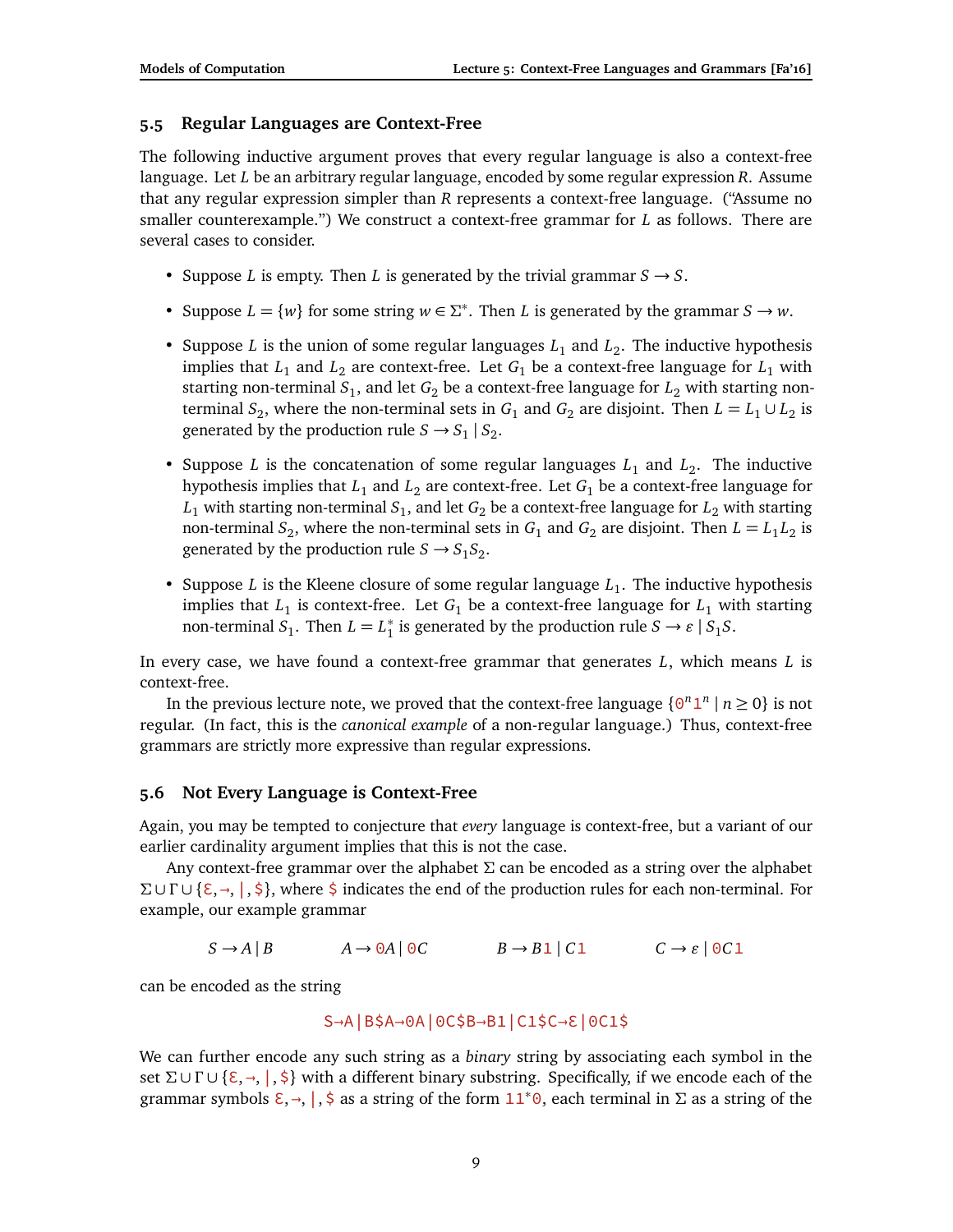form  $011*0$ , and each non-terminal as a string of the form  $0011*0$ , we can unambiguously recover the grammar from the encoding. For example, applying the code

| $\epsilon \mapsto 10$               | $\Theta \rightarrow \Theta$ 10 | $S \rightarrow 0010$    |
|-------------------------------------|--------------------------------|-------------------------|
| $\rightarrow$ $\rightarrow$ 110     | $1 \mapsto 0110$               | $A \rightarrow 00110$   |
| $\vert \rightarrow 1110$            |                                | $B \rightarrow 001110$  |
| $\ddot{\text{S}} \rightarrow 11110$ |                                | $C \rightarrow 0011110$ |

transforms our example grammar into the 136-bit string

```
00101100011011100011101111000110
11001000110111001000111101111000
11101100011100110111000111100110
11110001111011010111001000111100
11011110.
```
Adding a 1 to the start of this bit string gives us the binary encoding of the integer

102 231 235 533 163 527 515 344 124 802 467 059 875 038.

Our construction guarantees that two different context-free grammars over the same alphabet (ignoring changing the names of the non-terminals) yield different positive integers. Thus, the set of context-free grammars over any alphabet is *at most* as large as the set of integers, and is therefore countably infinite. (Most integers are not encodings of context-free grammars, but that only helps us.) It follows that the set of all context-free *languages* over any fixed alphabet is also countably infinite. But we already showed that the set of *all* languages over any alphabet is uncountably infinite. So almost all languages are non-context-free!

There are techniques for proving that specific languages are not context-free, just as there are for proving certain languages are not regular; unfortunately, they are beyond the scope of this course. In particular, the  $\{ \Theta^n 1^n \Theta^n \mid n \ge 0 \}$  is not context-free. (In fact, this is the *canonical example* of a non-context-free language.)

#### **5.7 Recursive Automata** *?*

All the flavors of finite-state automata we have seen so far describe/encode/accept/compute *regular* languages; these are precisely the languages that can be constructed from individual strings by union, concatenation, and unbounded repetition. Just as context-free grammars are recursive generalizations of regular expressions, we can define a class of machines called *recursive automata*, which generalize (nondeterministic) finite-state automata.

Formally, a *recursive automaton* consists of the following components:

- A non-empty finite set *Σ*, called the *input alphabet*
- Another non-empty finite set *N*, disjoint from *Σ*, whose elements are called *module names*
- A *start name*  $S \in N$
- A set *M* = {*M<sup>A</sup>* | *A* ∈ *N*} of NFAs over the alphabet *Σ*∪*N* called *modules*, each with a single accepting state. Each module  $M_A$  has the following components:
	- **−** A finite set  $Q_A$  of *states*, such that  $Q_A \cap Q_B = \emptyset$  for all  $A \neq B$
	- **−** A *start* state  $s_A$  ∈  $Q_A$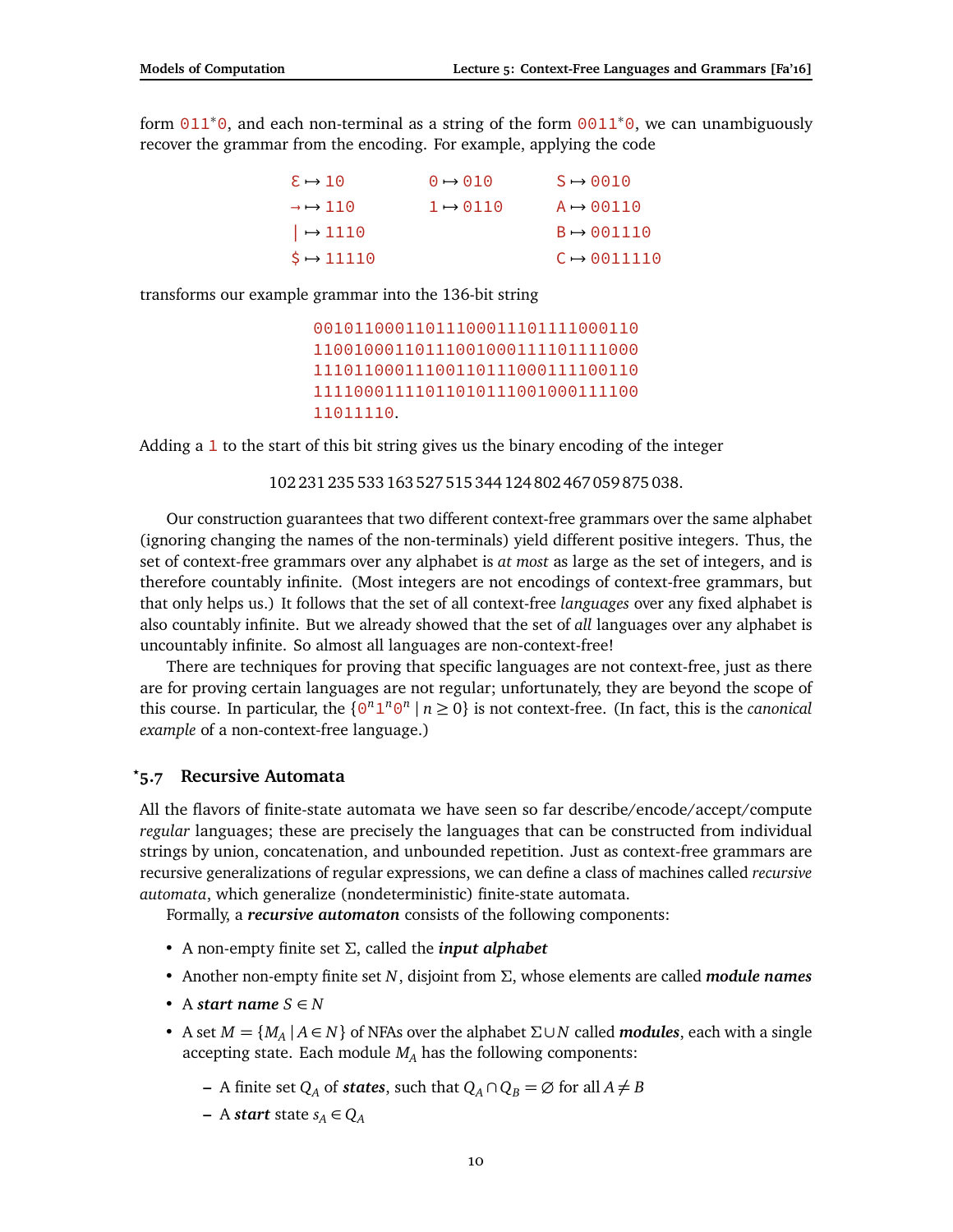- **−** A *terminal* or *accepting* state  $t_A \in Q_A$
- $-$  A *transition function*  $\delta_A$ :  $Q_A \times (\Sigma \cup \{\varepsilon\} \cup N) \rightarrow 2^{Q_A}$ .

Equivalently, we have a single global transition function  $\delta$  :  $Q \times (\Sigma \cup \{\varepsilon\} \cup N) \to 2^Q$ , where  $Q = \bigcup_{A \in N} Q_A$ , such that for any name *A* and any state  $q \in Q_A$  we have  $\delta(q) \subseteq Q_A$ . Machine  $M_S$  is called the *main module*.

A *configuration* of a recursive automaton is a triple (*w*, *q*,*s*), where *w* is a string in *Σ* ∗ called the *input*, *q* is a state in *Q* called the *local state*, and  $\sigma$  is a string in  $Q^*$  called the *stack*. The module containing the local state *q* is called the *active module*. A configuration can be changed by three types of transitions.

- A *read* transition consumes the first symbol in the input and changes the local state within the current module, just like a standard NFA.
- An *epsilon* transition changes the local state within the current module, without consuming any input characters, just like a standard NFA.
- A *call* transition pushes some state in  $\delta(q, A)$  onto the stack, and then changes the current state to some start state *s<sup>A</sup>* (thereby changing the active module to *M<sup>A</sup>* ), without consuming any input characters.
- Finally, if the current state is the terminal state of some module *and* the stack is non-empty, a *return* transition pops the top state off the stack and makes it the new local state (thereby possibly changing the active module), without consuming any input characters.

Symbolically, we can describe these transitions as follows:

| read:    | $(ax,q,\sigma) \rightarrow (x,q',\sigma)$              | for some $q' \in \delta(q, a)$               |
|----------|--------------------------------------------------------|----------------------------------------------|
| epsilon: | $(w,q,\sigma) \rightarrow (w,q',\sigma)$               | for some $q' \in \delta(q, \varepsilon)$     |
| call:    | $(w, q, \sigma) \rightarrow (w, s_A, q' \cdot \sigma)$ | for some $A \in N$ and $q' \in \delta(q, A)$ |
| return:  | $(w, t_A, q \cdot \sigma) \rightarrow (w, q, \sigma)$  |                                              |

A recursive automaton *accepts* a string *w* if there is a *finite* sequence of transitions starting at the start configuration  $(w, s_S, \varepsilon)$  and ending at the terminal configuration  $(\varepsilon, t_S, \varepsilon)$ .

For example, the following recursive automaton accepts the language  $\{0^m1^n \mid m \neq n\}$ . The recursive automaton has two component modules; the start machine named *S* and a "subroutine" named *E* (for "equal") that accepts the language  $\{0^n 1^n \mid n \ge 0\}$ . White arrows indicate recursive transitions. The large arrow into each module indicates that module's start state; the large arrow leading out of each module indicates that modules terminal state.



A recursive automaton for the language  $\{ \Theta^m 1^n \mid m \neq n \}$ 

**Lemma 5.5.** *Every context-free language is accepted by a recursive automaton.*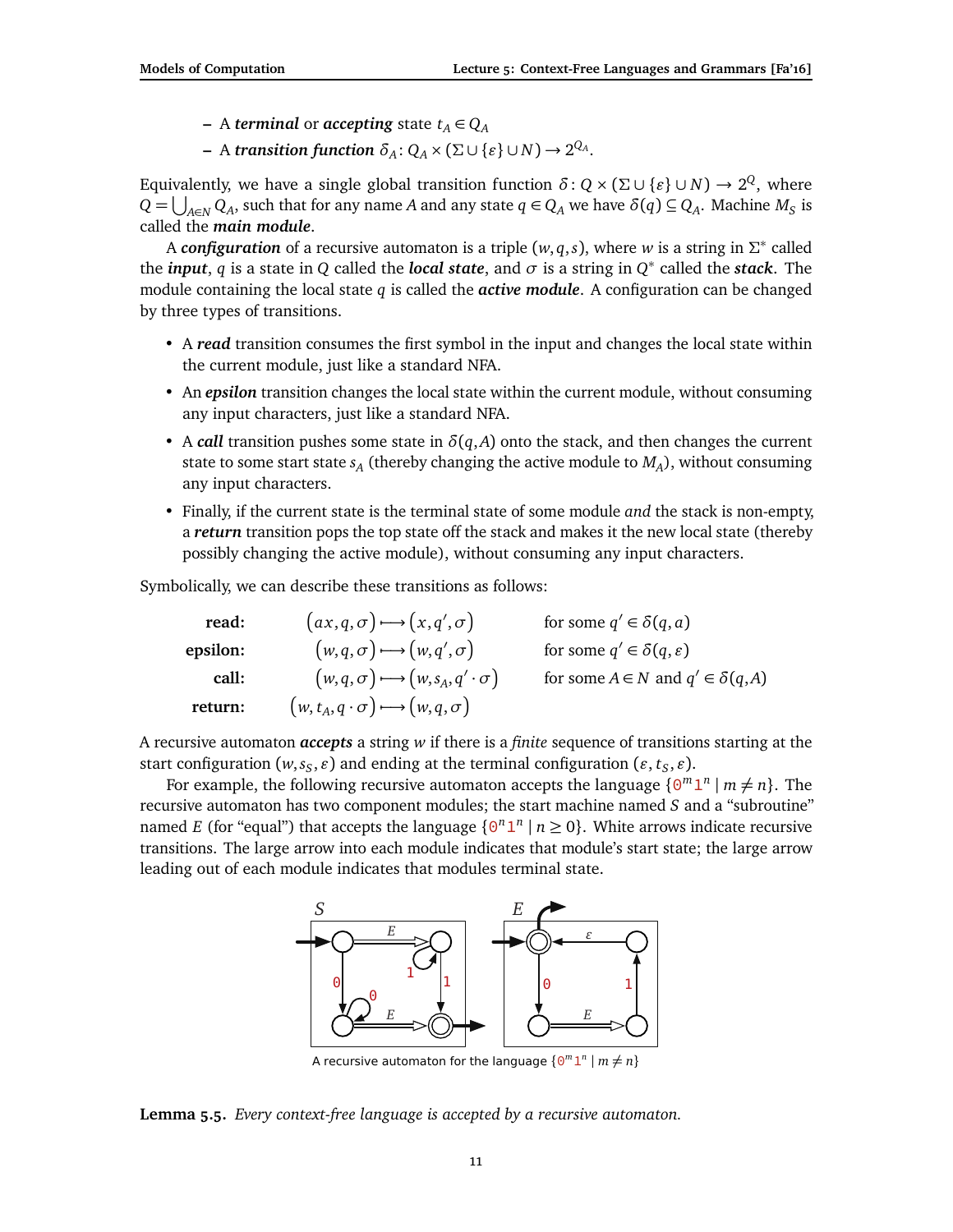#### **Proof:**

**EXECUTE:** Direct construction from the CFG, with one module per nonterminal.

 $\Box$ 

For example, the context-free grammar

 $S \rightarrow 0A \mid B1$  $A \rightarrow 0A \mid E$  $B \rightarrow B1 \mid E$  $E \rightarrow \varepsilon$  | 0*E*<sup>0</sup>

leads to the following recursive automaton with four modules:

 $\bigstar \bigstar \bigstar$  Figure!

**Lemma 5.6.** *Every recursive automaton accepts a context-free language.*

**Proof (sketch):** Let  $R = (\Sigma, N, S, \delta, M)$  be an arbitrary recursive automaton. We define a context-free grammar *G* that describes the language accepted by *R* as follows.

The set of nonterminals in *G* is isomorphic the state set *Q*; that is, for each state  $q \in Q$ , the grammar contains a corresponding nonterminal  $\lceil q \rceil$ . The language of  $\lceil q \rceil$  will be the set of strings *w* such that there is a finite sequence of transitions starting at the start configuration  $(w, q, \varepsilon)$ and ending at the terminal configuration ( $\varepsilon$ ,  $t$ ,  $\varepsilon$ ), where  $t$  is the terminal state of the module containing *q*.

The grammar has four types of production rules, corresponding to the four types of transitions:

- *read:* For each symbol *a* and each pair of states *p* and *q* such that  $p \in \delta(q, a)$ , the grammar contains the production rule  $[q] \rightarrow a[p]$ .
- *epsilon:* For any two states *p* and *q* such that  $p \in \delta(q, \varepsilon)$ , the grammar contains the production rule  $[q] \rightarrow [p]$ .
- *call:* Each name *A* and each pair of states states *p* and *q* such that  $p \in \delta(q, A)$ , the grammar contains the production rule  $[q] \rightarrow [s_A][p]$ .
- *return:* Each name *A*, the grammar contains the production rule  $[t_A] \rightarrow \varepsilon$ .

Finally, the starting nonterminal of *G* is [*s<sup>S</sup>* ], which corresponds to the start state of the main module.

We can now argue inductively that the grammar *G* and the recursive automaton *R* describe the same language. Specifically, any sequence of transitions in *R* from  $(w, s_S, \varepsilon)$  to  $(\varepsilon, t_S, \varepsilon)$  can be transformed mechanically into a derivation of *w* from the nonterminal [*s<sup>S</sup>* ] in *G*. Symmetrically, the *leftmost* derivation of any string *w* in *G* can be mechanically transformed into an accepting sequence of transitions in *R*. We omit the straightforward but tedious details.  $\square$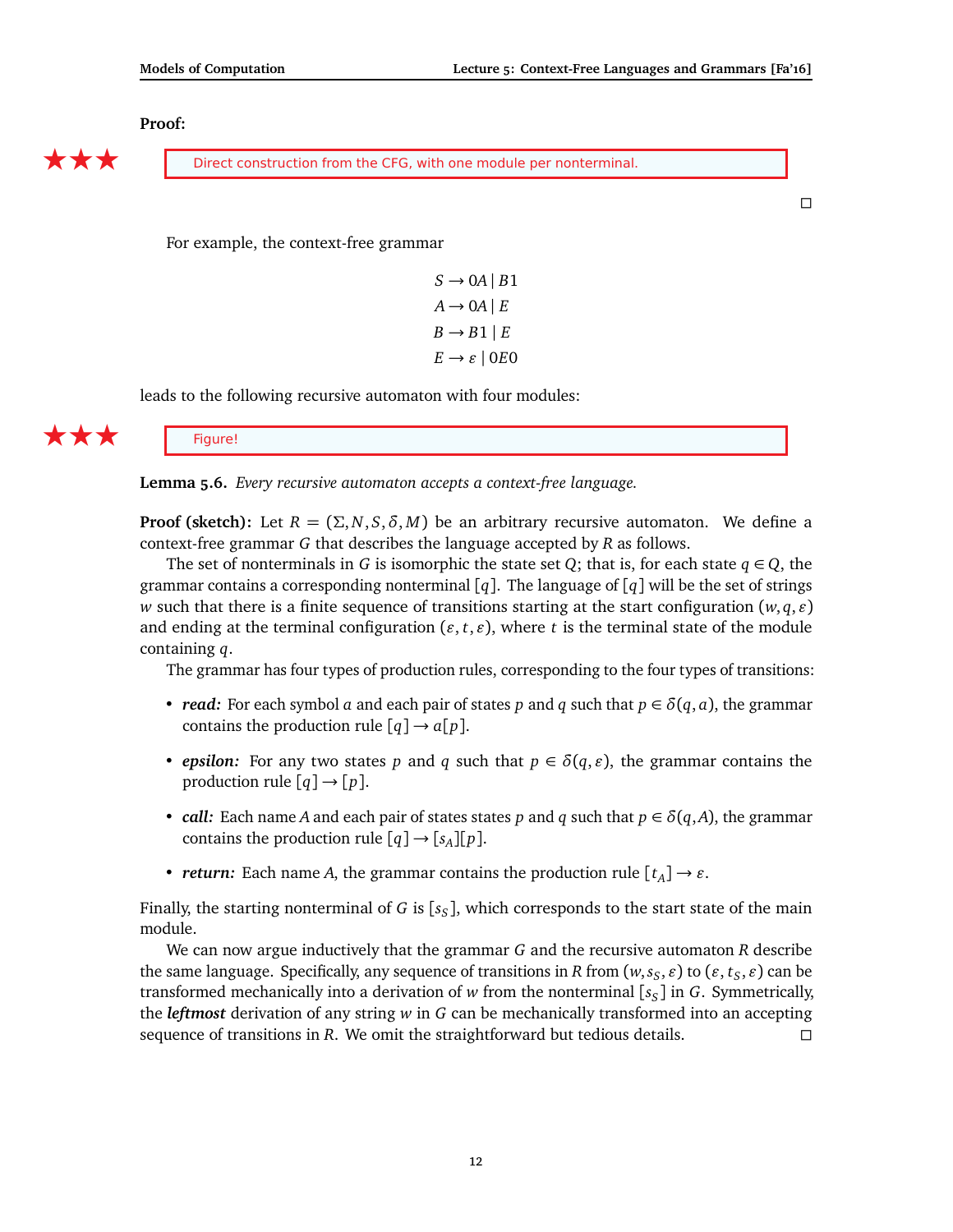For example, the recursive automaton on the previous page gives us the following context-free grammar. To make the grammar more readable, I've renamed the nonterminals corresponding to start and terminal states:  $S = [s_S]$ ,  $T = [t_S]$ , and  $E = [s_E] = [t_E]$ :

$$
S \to EA | \Theta B \qquad E \to \varepsilon | \Theta X
$$
  

$$
A \to 1A | 1T \qquad X \to EY
$$
  

$$
B \to \Theta B | ET \qquad Y \to 1Z
$$
  

$$
T \to \varepsilon \qquad Z \to E
$$

Our earlier proofs imply that we can forbid  $\varepsilon$ -transitions or even allow regular-expression transitions in our recursive automata without changing the set of languages they accept.

## **5.8 Chomsky Normal Form**

For many algorithmic problems involving context-free grammars, it is helpful to consider grammars with a particular special structure called *Chomsky normal form*, abbreviated *CNF*:

- The starting non-terminal *S* does not appear on the right side of any production rule.
- The starting non-terminal *S may* have the production rule  $S \rightarrow \varepsilon$ .
- The right side of every other production rule is either a single terminal symbol or a string of exactly two non-terminals—that is, every other production rule has the form  $A \rightarrow BC$  or  $A \rightarrow a$ .

A particularly attractive feature of CNF grammars is that they yield *full binary* parse trees; in particular, every parse tree for a string of length *n >* 0 has exactly 2*n* − 1 non-terminal nodes. Consequently, any string of length *n* in the language of a CNF grammar can be derived in exactly 2*n* − 1 production steps. It follows that we can actually determine whether a string belongs to the language of a CNF grammar by brute-force consideration of all possible derivations of the appropriate length.

For arbitrary context-free grammars, there is no similar upper bound on the length of a derivation, and therefore no similar brute-force membership algorithm, because the grammar may contain additional *e***-productions** of the form  $A \rightarrow \varepsilon$  and/or *unit productions* of the form  $A \rightarrow B$ , where both *A* and *B* are non-terminals. Unit productions introduce nodes of degree 1 into any parse tree, and  $\varepsilon$ -productions introduce leaves that do not contribute to the word being parsed.

Fortunately, it *is* possible to determine membership in the language of an arbitrary context-free grammar, thanks to the following theorem. Two context-free grammars are *equivalent* if they define the same language.

### **Every context-free grammar is equivalent to a grammar in Chomsky normal form.**

In fact, there are algorithms that converts any contest-free grammar into Chomsky normal form; however, shese algorithms are fairly complex. Fortunately, for most applications of context-free grammars, it's enough to know that the algorithm exists; the details of the algorithm are unimportant. For the sake of completeness, however, I will describe one such conversion algorithm in the next section.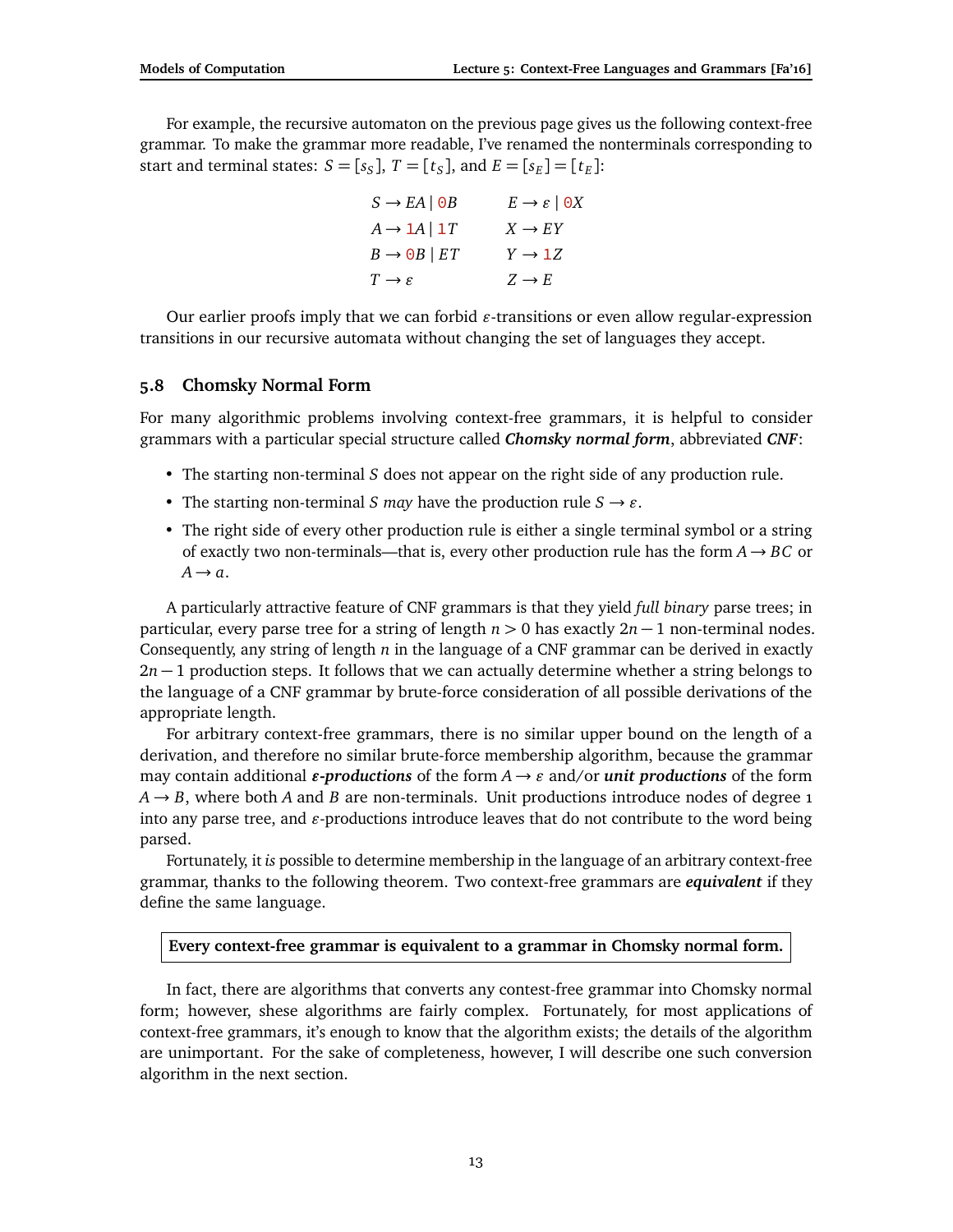# *?***5.9 CNF Conversion Algorithm**

I'll actually prove a stronger statement: Not only can we convert any context-free grammar into Chomsky normal form, but we can do so *quickly*. We analyze the running time of our conversion algorithm in terms of the *total length* of the input grammar, which is just the number of symbols needed to write down the grammar. Up to constant factors, the total length is the sum of the lengths of the production rules.

**Theorem 5.7.** *Given an arbitrary context-free grammar with total length L, we can compute an equivalent grammar in Chomsky normal form with total length O*(*L* 2 ) *in O*(*L* 2 ) *time.*

Our algorithm consists of several relatively straightforward stages. Efficient implementation of some of these stages requires standard graph-traversal algorithms, which are described in a different part of the course.

**0. Add a new starting non-terminal.** Add a new non-terminal  $S'$  and a production rule  $S' \rightarrow S$ , where *S* is the starting non-terminal for the given grammar. *S'* will be the starting non-terminal for the resulting CNF grammar. (In fact, this step is necessary only when  $S \rightsquigarrow^* \varepsilon$ , but at this point in the conversion process, we don't yet know whether that's true.)

**1. Decompose long production rules.** For each production rule  $A \rightarrow \omega$  whose right side *w* has length greater than two, add new production rules of length two that still permit the derivation *A*  $→^*$  *ω*. Specifically, suppose  $ω = αχ$  for some symbol  $α ∈ Σ ∪ Γ$  and string  $χ ∈ (Σ ∪ Γ)^*$ . The algorithm replaces  $A \rightarrow \omega$  with two new production rules  $A \rightarrow \alpha B$  and  $B \rightarrow \chi$ , where *B* is a new non-terminal, and then (if necessary) recursively decomposes the production rule  $B \to \gamma$ . For example, we would replace the long production rule  $A \rightarrow \theta B C 1 C B$  with the following sequence of short production rules, where each *A<sup>i</sup>* is a new non-terminal:

$$
A \to 0A_1 \qquad A_1 \to BA_2 \qquad A_2 \to CA_3 \qquad A_3 \to 1A_4 \qquad A_4 \to CB
$$

This stage can significantly increase the number of non-terminals and production rules, but it increases the *total length* of all production rules by at most a small constant factor.<sup>3</sup> Moreover, for the remainder of the conversion algorithm, every production rule has length at most two. The running time of this stage is *O*(*L*).

**2. Identify nullable non-terminals.** A non-terminal *A* is *nullable* if and only if  $A \rightarrow^* \varepsilon$ . The recursive definition of <sup>∗</sup> implies that *A* is nullable if and only if the grammar contains a production rule  $A \rightarrow \omega$  where  $\omega$  consists entirely of nullable non-terminals (in particular, if  $\omega = \varepsilon$ ). You may be tempted to transform this recursive characterization directly into a recursive algorithm, but this is a bad idea; the resulting algorithm would fall into an infinite loop if (for example) the same non-terminal appeared on both sides of the same production rule. Instead, we apply the following *fixed-point* algorithm, which repeatedly scans through the entire grammar until a complete scan discovers no new nullable non-terminals.

<span id="page-13-0"></span>³In most textbook descriptions of the CFG conversion algorithm, this stage is performed *last*, after removing  $\varepsilon$ -productions and unit productions. But with the stages in that traditional order, removing  $\varepsilon$ -productions could *exponentially* increase the length of the grammar in the worst case! Consider the production rule  $A \to (BC)^k$ , where *B* is nullable but *C* is not. Decomposing this rule first and then removing  $\varepsilon$ -productions introduces about 3*k* new rules; whereas, removing  $\varepsilon$ -productions first introduces  $2^k$  new rules, most of which then must then be further decomposed!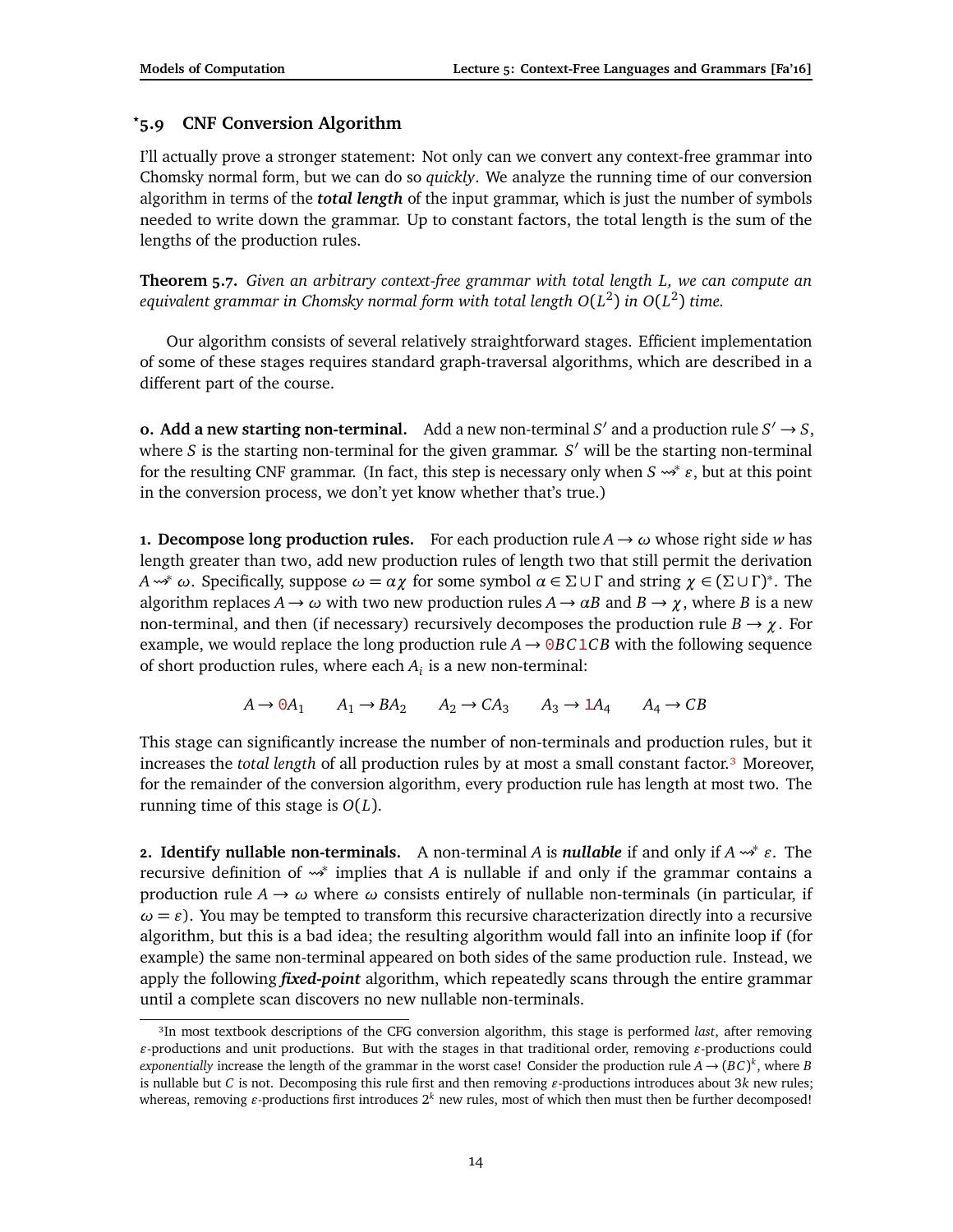| NULLABLES $(\Sigma, \Gamma, R, S)$ :                                   |
|------------------------------------------------------------------------|
| $\Gamma_{\rm s} \leftarrow \emptyset$ ((known nullable non-terminals)) |
| $done \leftarrow$ FALSE                                                |
| while $\neg done$                                                      |
| done $\leftarrow$ True                                                 |
| for each non-terminal $A \in \Gamma \setminus \Gamma_{\varepsilon}$    |
| for each production rule $A \rightarrow \omega$                        |
| if $\omega \in \Gamma_{\alpha}^*$                                      |
| add A to $\Gamma_{\epsilon}$                                           |
| $done \leftarrow$ FALSE                                                |
| return $\Gamma_c$                                                      |

At this point in the conversion algorithm, if *S'* is **not** identified as nullable, then we can safely remove it from the grammar and use the original starting nonterminal *S* instead.

As written, Nullables runs in  $O(nL) = O(L^2)$  time, where *n* is the number of non-terminals in *Γ* . Each iteration of the main loop except the last adds at least one non-terminal to *Γ"* , so the algorithm halts after at most  $n + 1 \leq L$  iterations, and in each iteration, we examine at most L production rules. There is a faster implementation of NULLABLES that runs in  $O(n+L) = O(L)$ time, $^4$  but since other parts of the conversion algorithm already require  $O(L^2)$  time, we needn't bother.

**3. Eliminate** *ε***-productions.** First, remove every production rule of the form  $A \rightarrow \varepsilon$ . Then for each production rule  $A \rightarrow w$ , add all possible new production rules of the form  $A \rightarrow w'$ , where  $w'$ is a *non-empty* string obtained from *w* by removing one nullable non-terminal. For example, if if the grammar contained the production rule  $A \rightarrow BC$ , where *B* and *C* are both nullable, we would add two new production rules  $A \rightarrow B \mid C$ . Finally, if the starting nonterminal  $S'$  was identified as nullable in the previous stage, add the production rule  $S' \to \varepsilon$ ; this will be the *only*  $\varepsilon$ -production in the final grammar. This phase of the conversion runs in *O*(*L*) time and at most triples the number of production rules.

**4. Merge equivalent non-terminals.** We say that two non-terminals *A* and *B* are *equivalent* if they can be derived from each other:  $A \rightarrow B$  and  $B \rightarrow A$ . Because we have already removed  $\varepsilon$ -productions, any such derivation must consist entirely of unit productions. For example, in the grammar

 $S \rightarrow B \mid C$ ,  $A \rightarrow B \mid D \mid CC \mid 0$ ,  $B \rightarrow C \mid AD \mid 1$ ,  $C \rightarrow A \mid DA$ ,  $D \rightarrow BA \mid CS$ ,

non-terminals *A*, *B*, *C* are all equivalent, but *S* is not in that equivalence class (because we cannot derive *S* from *A*) and neither is *D* (because we cannot derive *A* from *D*).

Construct a directed graph *G* whose vertices are the non-terminals and whose edges correspond to unit productions, in *O*(*L*) time. Then two non-terminals are equivalent if and only if they are in the same strong component of *G*. Compute the strong components of *G* in *O*(*L*) time using, for example, the algorithm of Kosaraju and Sharir. Then merge all the non-terminals in each equivalence class into a single non-terminal. Finally, remove any unit productions of the form  $A \rightarrow A$ . The total running time for this phase is  $O(L)$ . Starting with our example grammar above,

<span id="page-14-0"></span>⁴Consider the bipartite graph whose vertices correspond to non-terminals and the right sides of production rules, with one edge per rule. The faster algorithm is a modified breadth-first search of this graph, starting at the vertex representing  $\varepsilon$ .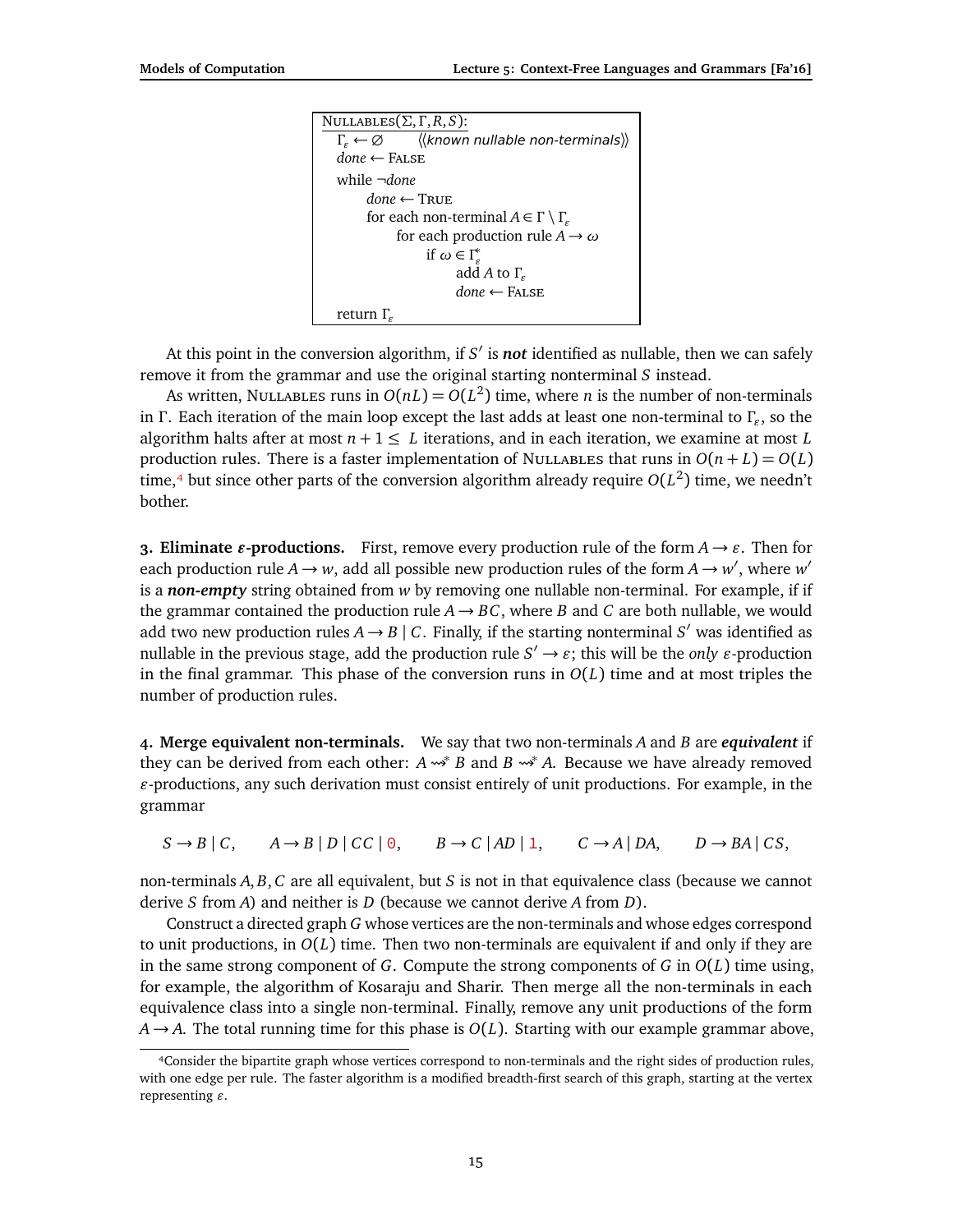merging *B* and *C* with *A* and removing the production  $A \rightarrow A$  gives us the simpler grammar

$$
S \to A, \qquad A \to AA \mid D \mid DA \mid \Theta \mid 1, \qquad D \to AA \mid AS.
$$

We could further simplify the grammar by merging all non-terminals reachable from *S* using only unit productions (in this case, merging non-terminals *S* and *S*), but this further simplification is unnecessary.

**5. Remove unit productions.** Once again, we construct a directed graph *G* whose vertices are the non-terminals and whose edges correspond to unit productions, in *O*(*L*) time. Because no two non-terminals are equivalent, *G* is acyclic. Thus, using topological sort, we can index the non-terminals  $A_1, A_2, \ldots, A_n$  such that for every unit production  $A_i \rightarrow A_j$  we have  $i < j$ , again in  $O(L)$  time; moreover, we can assume that the starting non-terminal is  $A_1$ . (In fact, both the dag *G* and the linear ordering of non-terminals was already computed in the previous phase!!)

Then for each index *j* in decreasing order, for each unit production  $A_i \rightarrow A_j$  and each production  $A_i \rightarrow \omega$ , we add a new production rule  $A_i \rightarrow \omega$ . At this point, all unit productions are redundant and can be removed. Applying this algorithm to our example grammar above gives us the grammar

 $S \rightarrow AA \mid AS \mid DA \mid 0 \mid 1, \quad A \rightarrow AA \mid AS \mid DA \mid 0 \mid 1, \quad D \rightarrow AA \mid AS.$ 

In the worst case, each production rule for  $A_n$  is copied to each of the other  $n-1$  nonterminals. Thus, this phase runs in *Θ*(*nL*) = *O*(*L* 2 ) time and increases the length of the grammar to  $\Theta(nL) = O(L^2)$  in the worst case.

*This phase dominates the running time of the CNF conversion algorithm.* Unlike previous phases, no faster algorithm for removing unit transformations is known! There are grammars of length *L* with unit productions such that any equivalent grammar without unit productions has length *Ω*(*L* 1.499999) (for any desired number of 9s), but this lower bound does not rule out the possibility of an algorithm that runs in only *O*(*L* 3*/*2 ) time. Closing the gap between *Ω*(*L* 3*/*2−*"* ) and  $O(L^2)$  has been an open problem since the early 1980s!

**6. Protect terminals.** Finally, for each terminal  $a \in \Sigma$ , we introduce a new non-terminal  $A_a$ and a new production rule  $A_a \rightarrow a$ , and then replace *a* with  $A_a$  in every production rule of length two.

**This completes the conversion to Chomsky normal form!** As claimed, the total running time of the algorithm is  $O(L^2)$ , and the total length of the output grammar is also  $O(L^2)$ .

To see the conversion algorithm in action, let's apply these stages one at a time to our very first example grammar for the language  $\{0^m1^n \mid m \neq n\}$ :

 $S \rightarrow A \mid B$   $A \rightarrow 0A \mid 0C$   $B \rightarrow B1 \mid C1$   $C \rightarrow \varepsilon \mid 0C1$ 

0. Add a new starting non-terminal *S* 0 .

$$
\underline{S' \rightarrow S} \qquad S \rightarrow A \mid B \qquad A \rightarrow 0A \mid 0C \qquad B \rightarrow B1 \mid C1 \qquad C \rightarrow \varepsilon \mid 0C1
$$

1. Decompose the long production rule  $C \rightarrow 0C1$ .

 $S' \rightarrow S$   $S \rightarrow A \mid B$   $A \rightarrow 0A \mid 0C$   $B \rightarrow B1 \mid C1$   $C \rightarrow \varepsilon \mid 0D$   $D \rightarrow C1$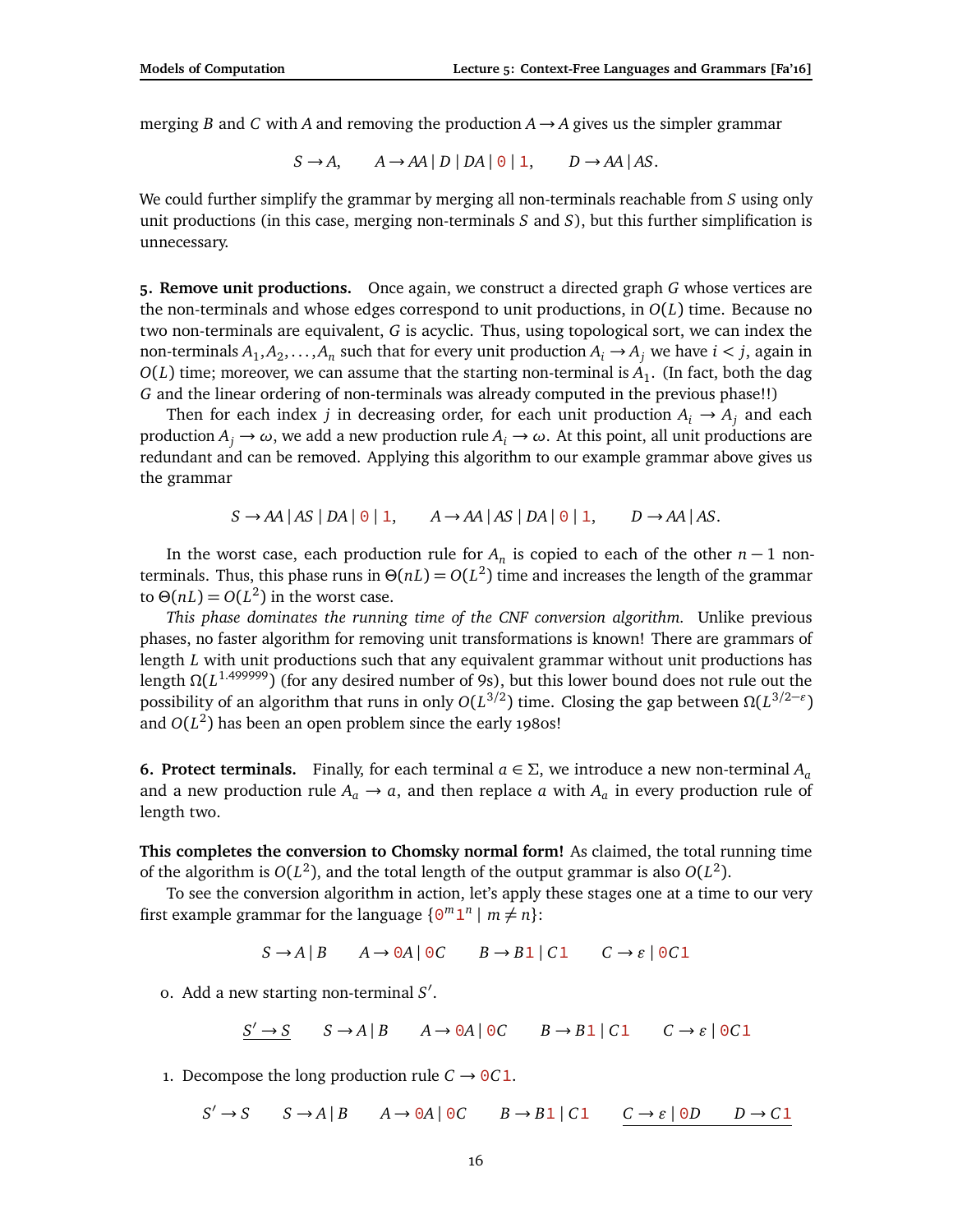- 2. Identify *C* as the only nullable non-terminal. Because  $S'$  is not nullable, remove the production rule  $S' \rightarrow S$ .
- 3. Eliminate the  $\varepsilon$ -production  $C \rightarrow \varepsilon$ .

$$
S \to A \mid B \qquad A \to 0A \mid 0C \mid 0 \qquad B \to B1 \mid C1 \mid 1 \qquad C \to 0D \qquad D \to C1 \mid 1
$$

- 4. No two non-terminals are equivalent, so there's nothing to merge.
- 5. Remove the unit productions  $S' \to S$ ,  $S \to A$ , and  $S \to B$ .

$$
S \to \frac{0A \mid 0C \mid B1 \mid C1 \mid 0 \mid 1}{0A \to 0A \mid 0C \mid 0} \qquad B \to B1 \mid C1 \mid 1 \qquad C \to 0D \qquad D \to C1 \mid 1.
$$

6. Finally, protect the terminals  $\Theta$  and  $\mathbf 1$  to obtain the final CNF grammar.

| $S \rightarrow EA \mid EC \mid BF \mid CF \mid \Theta \mid 1$ |                               |
|---------------------------------------------------------------|-------------------------------|
| $A \rightarrow EA \mid EC \mid \Theta$                        | $B \rightarrow BF$   $CF$   1 |
| $C \rightarrow ED$                                            | $D \rightarrow CF \mid 1$     |
| $E \rightarrow \Theta$                                        | $F \rightarrow 1$             |

## **Exercises**

- 1. Describe context-free grammars that generate each of the following languages. The function  $\#(x, w)$  returns the number of occurrences of the *substring* x in the string w. For example,  $\#(0,101001) = 3$  and  $\#(010,1010100011) = 2$ .
	- (a) All strings in  ${0, 1}^*$  whose length is divisible by 5.
	- (b) All strings in  ${0, 1}^*$  representing a non-negative multiple of 5 in binary.
	- (c)  $\{w \in \{0, 1\}^* \mid \#(0, w) = 2 \cdot \#(1, w)\}\)$
	- (d)  $\{w \in \{0, 1\}^* \mid \#(0, w) \neq 2 \cdot \#(1, w)\}\$
	- (e)  $\{w \in \{0, 1\}^* \mid \#(00, w) = \#(11, w)\}\$
	- (f)  $\{w \in \{0, 1\}^* \mid \#(0, 1, w) = \#(1, 0, w)\}$
	- (g)  $\{w \in \{0, 1\}^* \mid \#(0, w) = \#(1, w) \text{ and } |w| \text{ is a multiple of } 3\}$
	- (h)  $\{0, 1\}^* \setminus \{0^n 1^n \mid n \ge 0\}$
	- (i)  $\{0^n 1^{2n} \mid n \ge 0\}$
	- (j)  $\{0, 1\}^* \setminus \{0^n 1^{2n} \mid n \ge 0\}$
	- (k)  $\{0^n 1^m | 0 \le 2m \le n < 3m\}$
	- (1)  $\{0^i 1^j 2^{i+j} \mid i, j \ge 0\}$
	- (m)  $\{0^i 1^j 2^k \mid i = j \text{ or } j = k\}$
	- (n)  $\{0^i 1^j 2^k \mid i \neq j \text{ or } j \neq k\}$
	- (o)  $\{0^i 1^j 0^j 1^i \mid i, j \ge 0\}$
	- (p)  $\{w \# \Theta^{\#(\Theta,w)} \mid w \in \{0,1\}^*\}$
	- (q)  $\{xy \mid x, y \in \{0, 1\}^* \text{ and } x \neq y \text{ and } |x| = |y|\}$